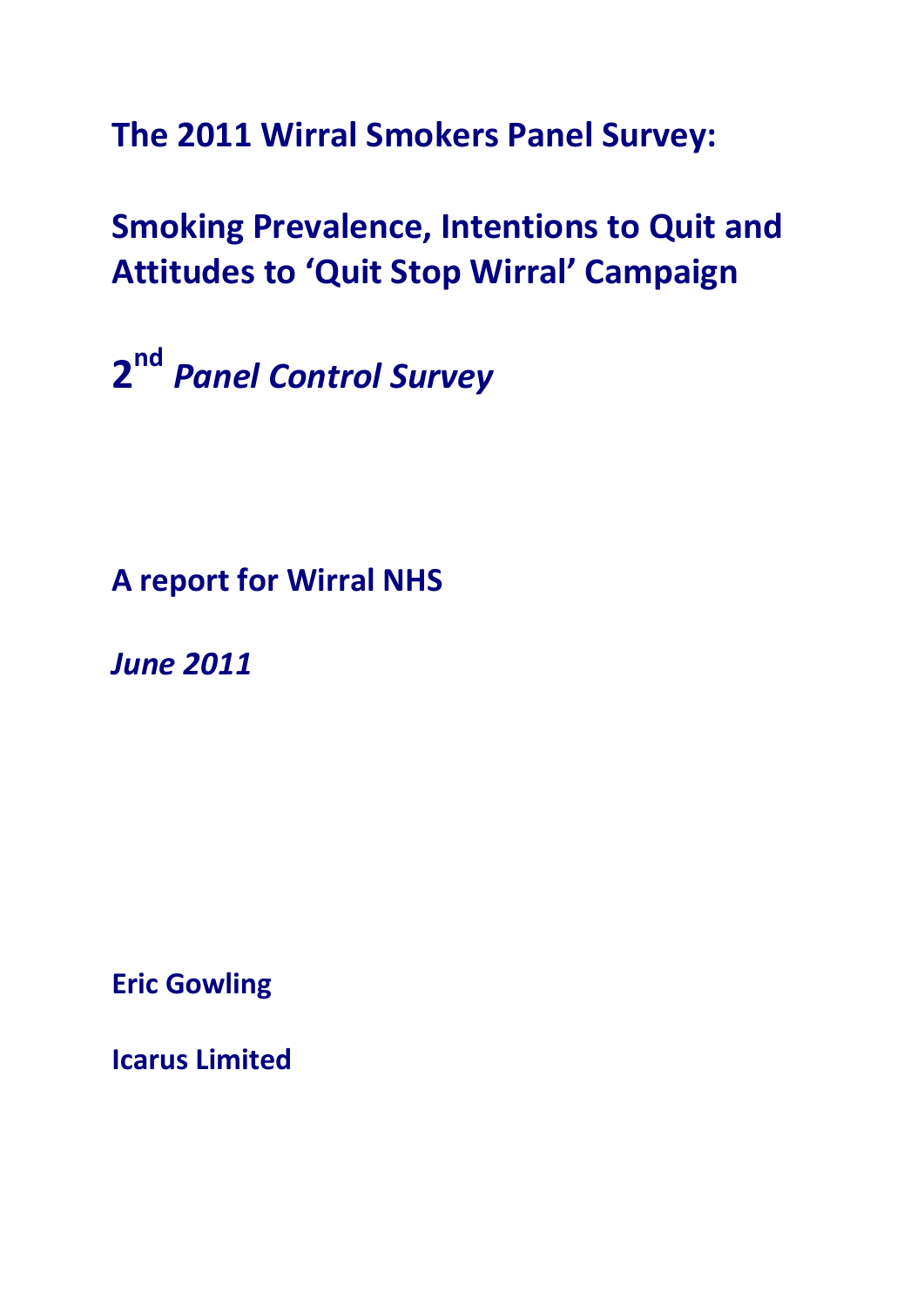### *Acknowledgements*

\_\_\_\_\_\_\_\_\_\_\_\_\_\_\_\_\_\_\_\_\_\_\_\_\_\_\_\_\_\_\_\_\_\_\_\_\_\_\_\_\_\_\_\_\_\_\_\_\_\_\_\_\_\_\_\_\_\_\_\_\_\_\_\_\_\_\_\_\_\_\_\_\_\_\_

**\_\_\_\_\_\_\_\_\_\_\_\_\_\_\_\_\_\_\_\_\_\_\_\_\_\_\_\_\_\_\_\_\_\_\_\_\_\_\_\_\_\_\_\_\_\_\_\_\_\_\_\_\_\_\_\_\_\_\_\_\_\_\_\_\_\_\_\_\_\_\_\_\_\_\_\_\_\_\_\_\_\_**

Icarus Limited wishes to thank the residents in the Wirral for their cooperation in participating in the survey and agreeing to complete the survey questionnaire.

> **Icarus Limited Research Consultants Blackburne House Blackburne Place, Liverpool, L8 7PE**

> > **Tel: 07949 0913203** e:ericgowling@btinternet.com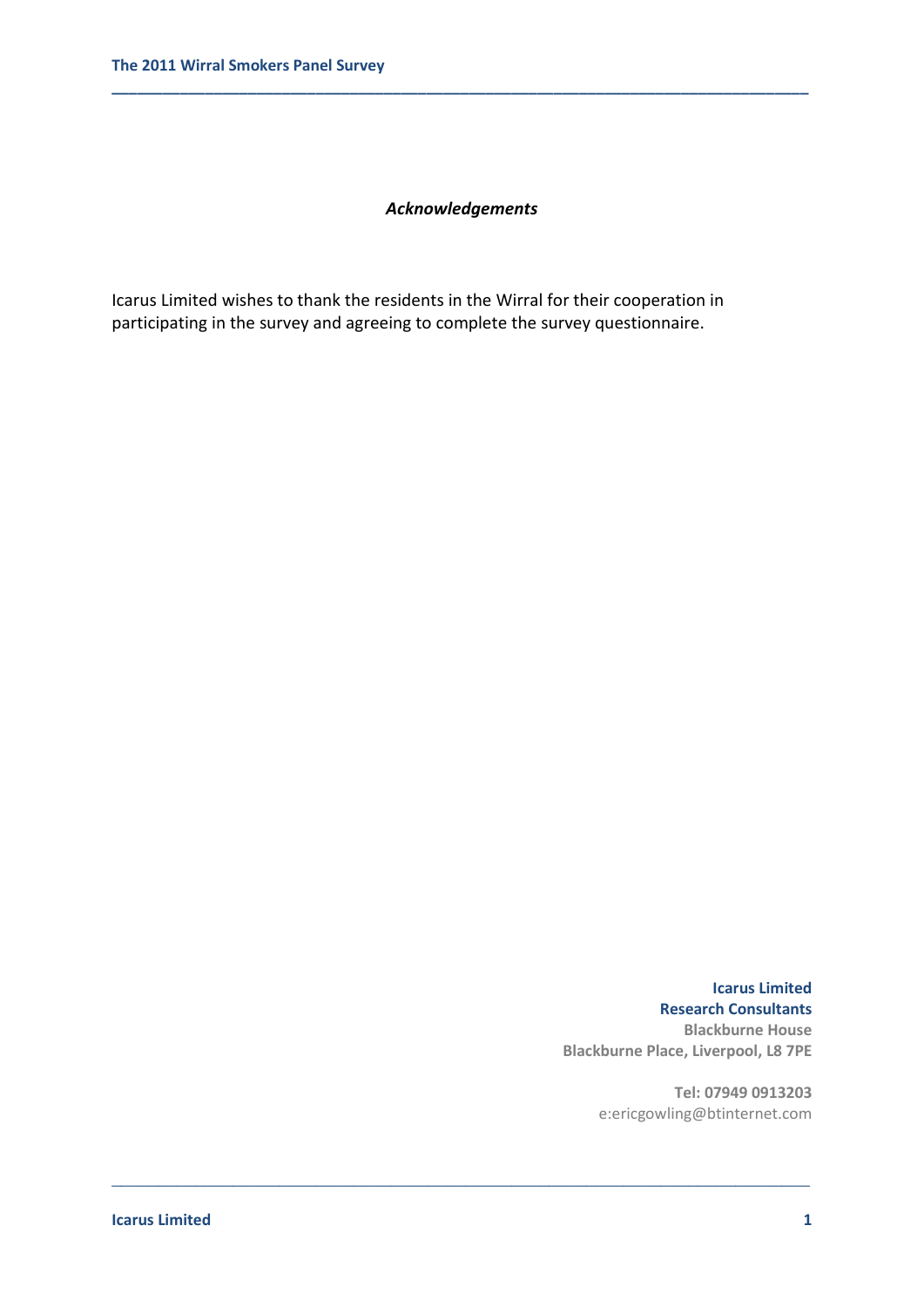# **CONTENTS**

| 1.  | <b>INTRODUCTION</b>                                                    | 3  |
|-----|------------------------------------------------------------------------|----|
| 1.1 | Background and Aims of the Survey                                      | 3  |
| 1.2 | The Wirral Residents' Smoking Questionnaires                           | 4  |
| 1.3 | The Survey Methodology                                                 | 4  |
| 1.4 | <b>Report Structure</b>                                                | 5  |
| 2.  | <b>CHARACTERISTICS OF RESIDENTS RESPONDING TO THE</b><br><b>SURVEY</b> | 6  |
| 3.  | <b>FINDINGS</b>                                                        | 7  |
| 3.1 | <b>Smoking Prevalence</b>                                              | 7  |
| 3.2 | Quit Stop Wirral Campaign                                              | 16 |
| 3.3 | Smoking in the Car and Home                                            | 19 |
| 4.  | <b>CONCLUSIONS</b>                                                     | 20 |

\_\_\_\_\_\_\_\_\_\_\_\_\_\_\_\_\_\_\_\_\_\_\_\_\_\_\_\_\_\_\_\_\_\_\_\_\_\_\_\_\_\_\_\_\_\_\_\_\_\_\_\_\_\_\_\_\_\_\_\_\_\_\_\_\_\_\_\_\_\_\_\_\_\_\_

**\_\_\_\_\_\_\_\_\_\_\_\_\_\_\_\_\_\_\_\_\_\_\_\_\_\_\_\_\_\_\_\_\_\_\_\_\_\_\_\_\_\_\_\_\_\_\_\_\_\_\_\_\_\_\_\_\_\_\_\_\_\_\_\_\_\_\_\_\_\_\_\_\_\_\_\_\_\_\_\_\_\_**

# **APPENDICES**

# **I. Questionnaires**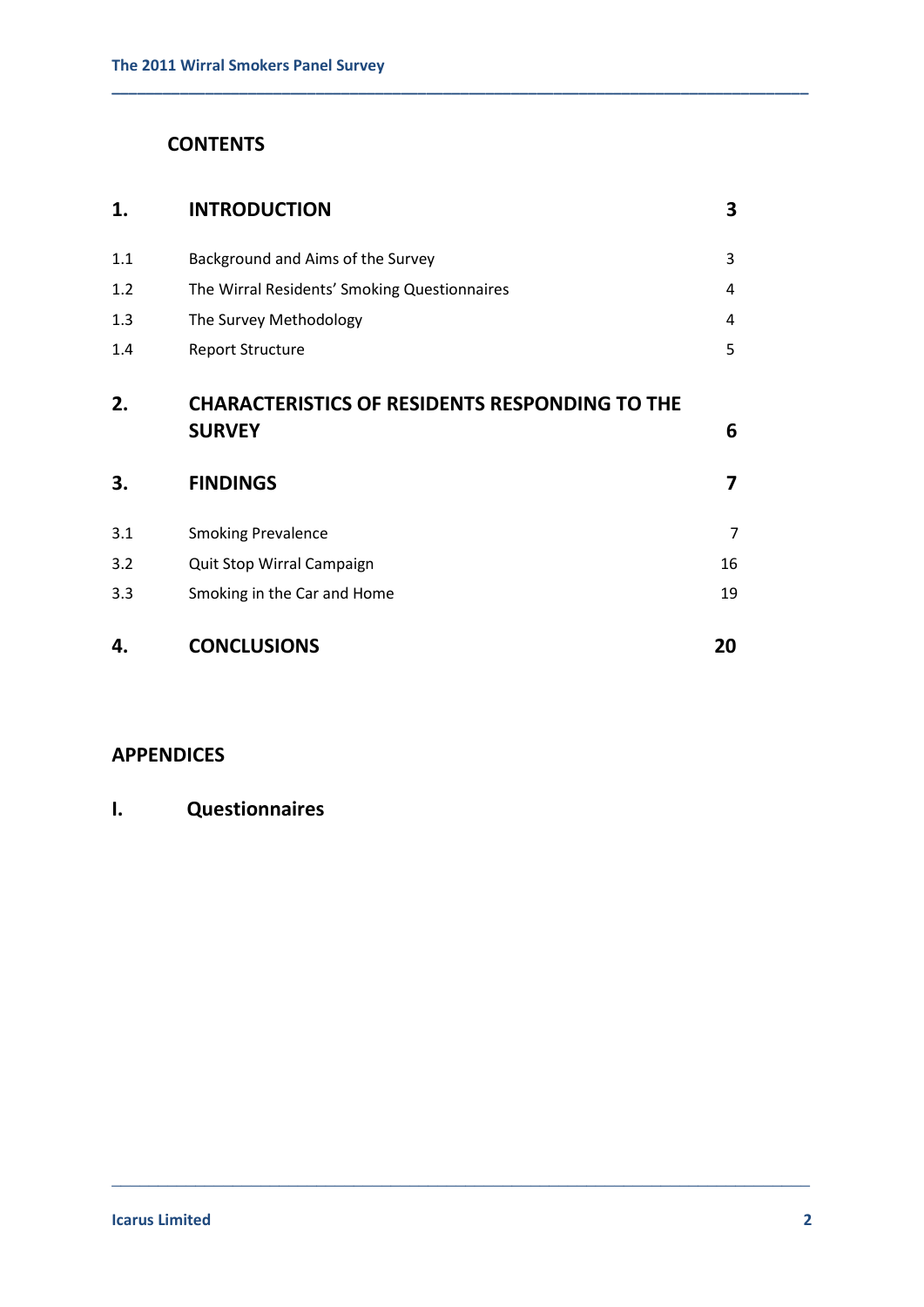# **1 INTRODUCTION**

# **1.1 Background and Aims of the Survey**

1.1.1 The Directors of Public Health in NHS Wirral have identified tackling the harm caused from smoking as one of the priority areas for action. NHS Wirral currently has a well established and successful stop smoking service: however, in some areas of Wirral prevalence is significantly higher than the national average.

**\_\_\_\_\_\_\_\_\_\_\_\_\_\_\_\_\_\_\_\_\_\_\_\_\_\_\_\_\_\_\_\_\_\_\_\_\_\_\_\_\_\_\_\_\_\_\_\_\_\_\_\_\_\_\_\_\_\_\_\_\_\_\_\_\_\_\_\_\_\_\_\_\_\_\_\_\_\_\_\_\_\_**

 In parts of Wirral, particularly within the Seacombe, Birkenhead, Bidston and Tranmere areas, considerably more people are likely to smoke. The October 2010 baseline survey established the smoking prevalence rate at 34.5% of the adult population aged 16 and over and permanently resident within the area. This compares to an average of 18% across the whole of Wirral.

**\_\_\_\_\_\_\_\_\_\_\_\_\_\_\_\_\_\_\_\_\_\_\_\_\_\_\_\_\_\_\_\_\_\_\_\_\_\_\_\_\_\_**

- 1.1.2 The above prevalence survey targeted selected areas of Wirral that were within the lowest national quintile [i.e. lowest 20%] of lower super output areas by index of multiple deprivation in Wirral.
- 1.1.3 From the sample of smokers identified in the 2009 and 2010 survey, a panel of approximately 850 smokers was recruited and who agreed to be contacted in the future about their smoking behaviour. Members of this panel were contacted in May 2011. These interviews were conducted mainly by phone but were also supplemented with face to face in-home interviews where the respondent had give permission for this to occur. Up to seven attempts were made to contact respondents by phone. A team of five experienced interviewers were used to conduct the fieldwork. In total 496 successful interviews were conducted [58%]. Of the balance of 354, approximately 20% refused to take part, 29% could not be contacted because of changed or incorrect numbers or other personal issues and the balance of 51% simply did not answer their phone or their door.
- 1.1.4 The survey, as well as its primary focus on updating knowledge about the proportion of people in the deprived areas in Wirral who smoke, also aimed to provide the latest data relating to residents' experience of smoking indoors, smokers intentions about quitting, the products and services used to assist with quitting and knowledge of the recent quit smoking campaign called 'Your reason, your way.. Specifically, the survey aimed to:
	- Establish changes in smoking behaviour since October 2010;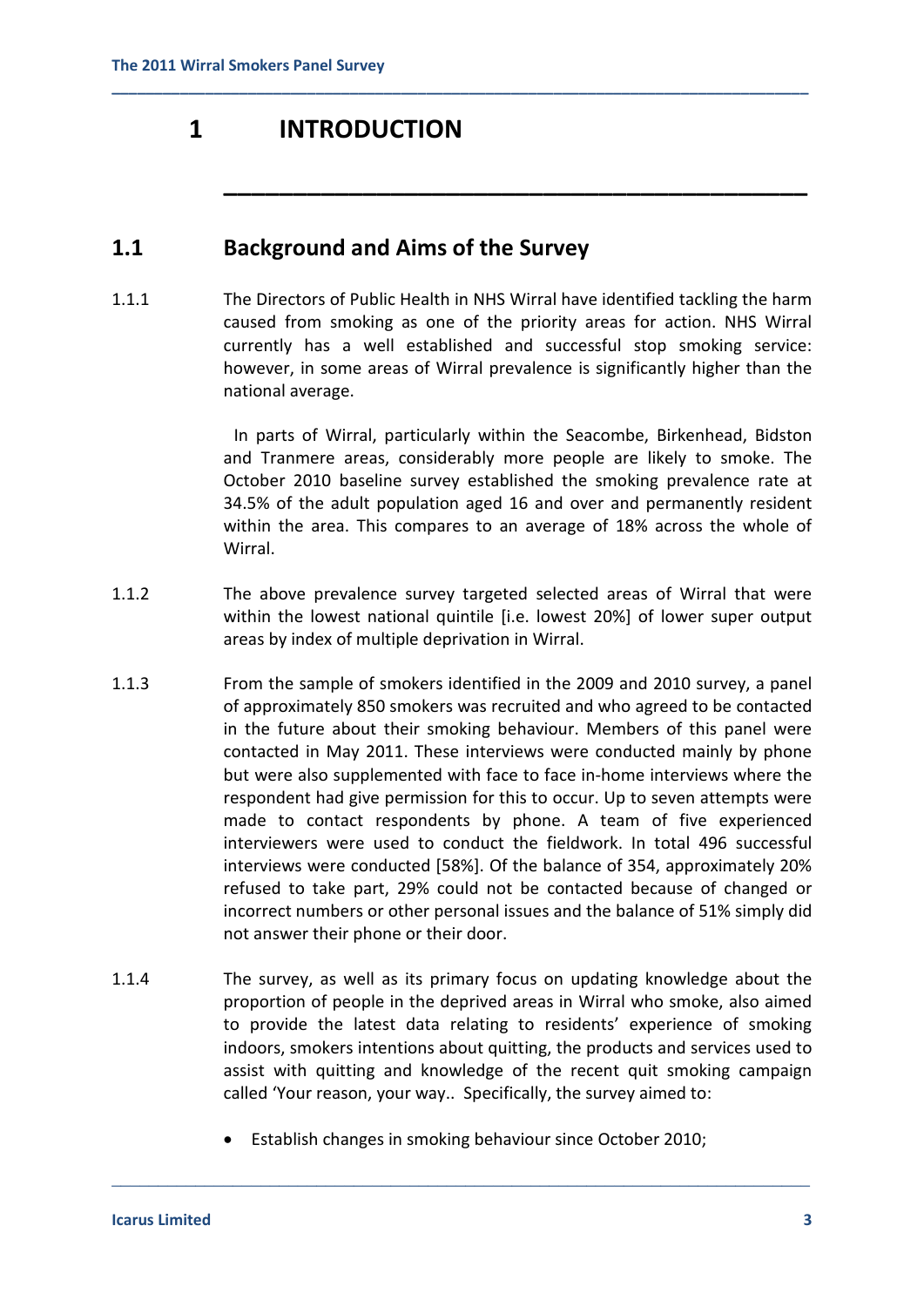- Measure number of quit attempts;
- Identify methods and products used to help respondent quit smoking;

**\_\_\_\_\_\_\_\_\_\_\_\_\_\_\_\_\_\_\_\_\_\_\_\_\_\_\_\_\_\_\_\_\_\_\_\_\_\_\_\_\_\_\_\_\_\_\_\_\_\_\_\_\_\_\_\_\_\_\_\_\_\_\_\_\_\_\_\_\_\_\_\_\_\_\_\_\_\_\_\_\_\_**

- Measure awareness and knowledge of quit smoking campaign 'Quit Stop Wirral';
- Measure extent of smoking in car and in home.

### **1.2 The Wirral Residents' Questionnaires**

1.2.1 Two questionnaires were administered to panel members depending on their current smoking status. Respondents who had stopped smoking at the time of the interview completed the 'quit smoking' questionnaire and those who continued to smoke at the date of interview completed the 'smokers' questionnaire. Copies of these questionnaires appear in Appendix I.

### **1.3 The Survey Methodology**

1.3.2 The original 2009/2010 survey methodology was based on households randomly selected from within the survey area. The survey area was defined as that part of Wirral representing the 20% most deprived areas nationally. Wirral PCT provided a geographical sampling frame for the sample selection process based on specific post code areas. Within each of the post code areas households were selected randomly. From each household an individual respondent was also selected randomly. Where there was more than one eligible interviewee present in the home, the interviewers were instructed to attempt to interview the person who was next to have a birthday. The survey data was collected by face-to-face interviews that took place at the respondent's home. In most cases, interviewers called at sampled households to conduct a face-to-face interview. Where a telephone number was obtainable for the individuals in the households – from the BT database – and because response rates were not being prejudiced, a series of attempts was also made to complete interviews by telephone. Some households were targeted through both approaches to maximise the response rate. Where there was no respondent available following an attempt to make a face-toface visit, a letter was left at these addresses to inform potential respondents that they would be contacted again. This enabled the telephone and face-toface interviewers to reduce the extent of "cold-calling". For face-to-face and telephone interviews, interviewers made up to four attempts to obtain a response from each household. The interviews were carried out during the day, in the early evening and at weekends. Adults aged 16 or over and resident in the defined areas area were eligible to be interviewed.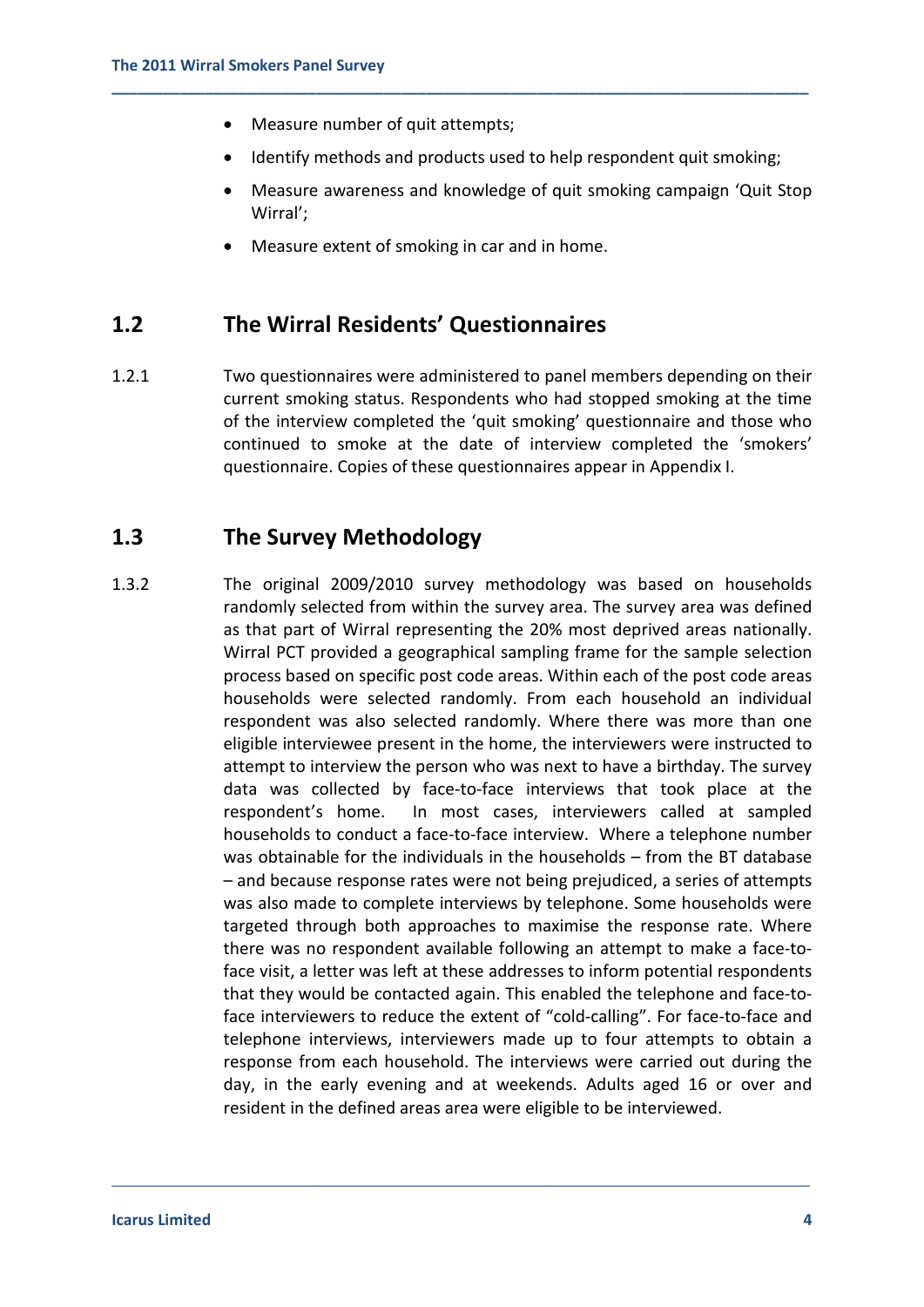1.3.3 At the completion of the interview with a smoker the interviewer asked if they would be prepared to take part in further enquiry as to their smoking behaviour and the impact of smoking cessation initiatives. A team of trained and experienced interviewers employed carried out the interviews.

**\_\_\_\_\_\_\_\_\_\_\_\_\_\_\_\_\_\_\_\_\_\_\_\_\_\_\_\_\_\_\_\_\_\_\_\_\_\_\_\_\_\_\_\_\_\_\_\_\_\_\_\_\_\_\_\_\_\_\_\_\_\_\_\_\_\_\_\_\_\_\_\_\_\_\_\_\_\_\_\_\_\_**

# **1.4 Report Structure**

1.4.1 The rest of this report sets out the results of the survey. Section 2 highlights the characteristics of the residents that responded to the survey. Section 3 details the findings of the survey. It presents the results as they relate to the key research questions. Section 4 summarises the key conclusions of the survey.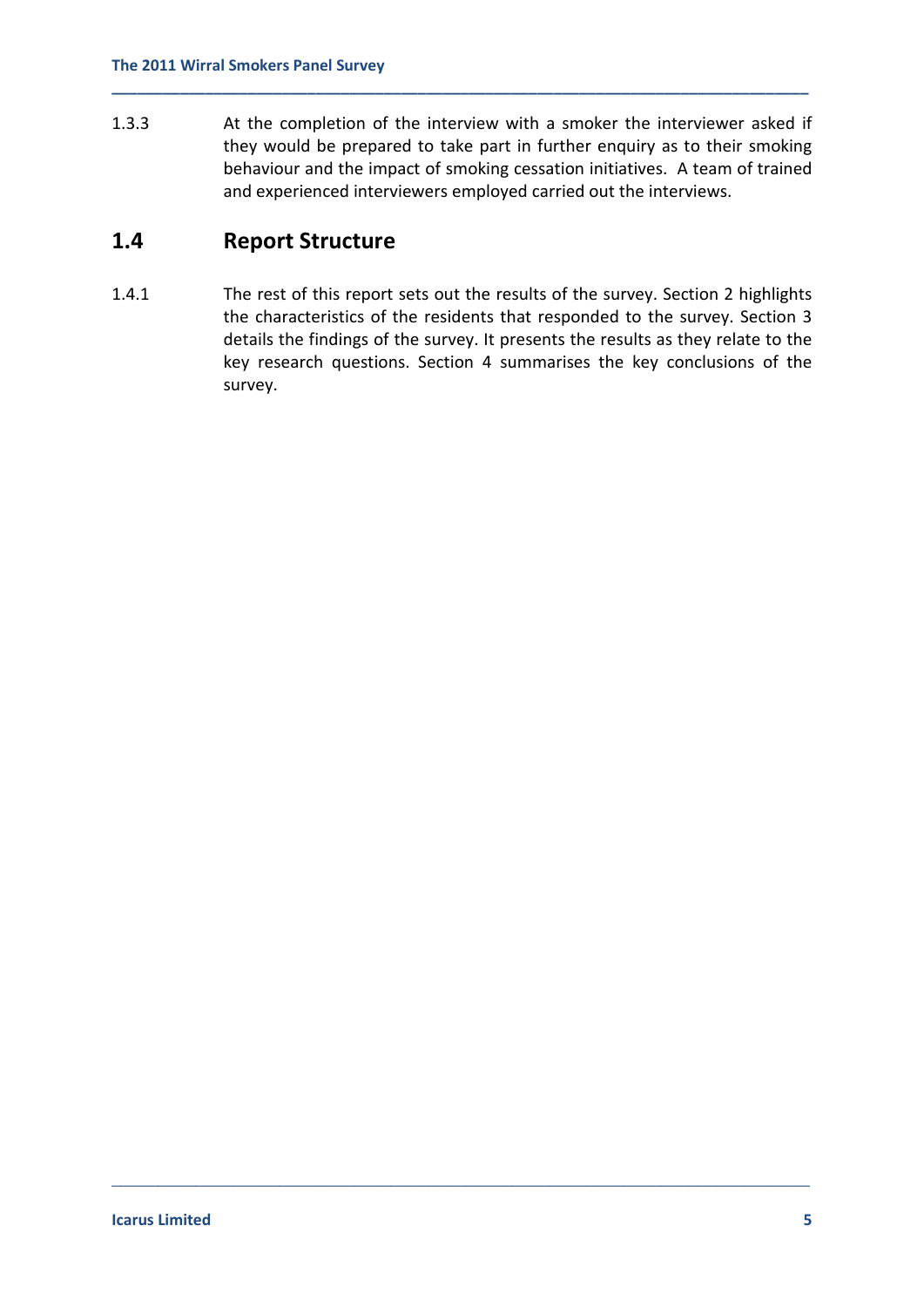# **2. CHARACTERISTICS OF RESIDENTS RESPONDING TO THE SURVEY**

**\_\_\_\_\_\_\_\_\_\_\_\_\_\_\_\_\_\_\_\_\_\_\_\_\_\_\_\_\_\_\_\_\_\_\_\_\_\_\_\_\_\_**

**\_\_\_\_\_\_\_\_\_\_\_\_\_\_\_\_\_\_\_\_\_\_\_\_\_\_\_\_\_\_\_\_\_\_\_\_\_\_\_\_\_\_\_\_\_\_\_\_\_\_\_\_\_\_\_\_\_\_\_\_\_\_\_\_\_\_\_\_\_\_\_\_\_\_\_\_\_\_\_\_\_\_**

- 2.1 This section presents a breakdown of characteristics of the residents responding to the survey. It sets out information about the survey respondents in terms of their demographic characteristics.
- 2.2 Table 2.1 identifies the distribution of the respondents' sex, occupation status and age. It compares the demographic characteristics of the respondents with the 2010 panel.

| Gender                  | <b>Panel Members</b> | <b>Panel Members</b>  |
|-------------------------|----------------------|-----------------------|
|                         | 2010 Survey [n= 405] | 2011 Survey [n = 496] |
| Male                    | 39%                  | 40%                   |
| Female                  | 61%                  | 60%                   |
| Age                     |                      |                       |
| 16-19                   | 3%                   | 2%                    |
| $20 - 24$               | 4%                   | 5%                    |
| 25-34                   | 15%                  | 11%                   |
| 35-49                   | 35%                  | 31%                   |
| 50-59                   | 14%                  | 19%                   |
| $60+$                   | 29%                  | 32%                   |
| <b>Occupation Class</b> |                      |                       |
| Manual/Routine          | 74%                  | 72%                   |
| Other                   | 24%                  | 27%                   |
| Not Stated              | 2%                   | 1%                    |

\_\_\_\_\_\_\_\_\_\_\_\_\_\_\_\_\_\_\_\_\_\_\_\_\_\_\_\_\_\_\_\_\_\_\_\_\_\_\_\_\_\_\_\_\_\_\_\_\_\_\_\_\_\_\_\_\_\_\_\_\_\_\_\_\_\_\_\_\_\_\_\_\_\_\_

### *Table 1.1: Comparison of Sample Profiles 2009 - 2010*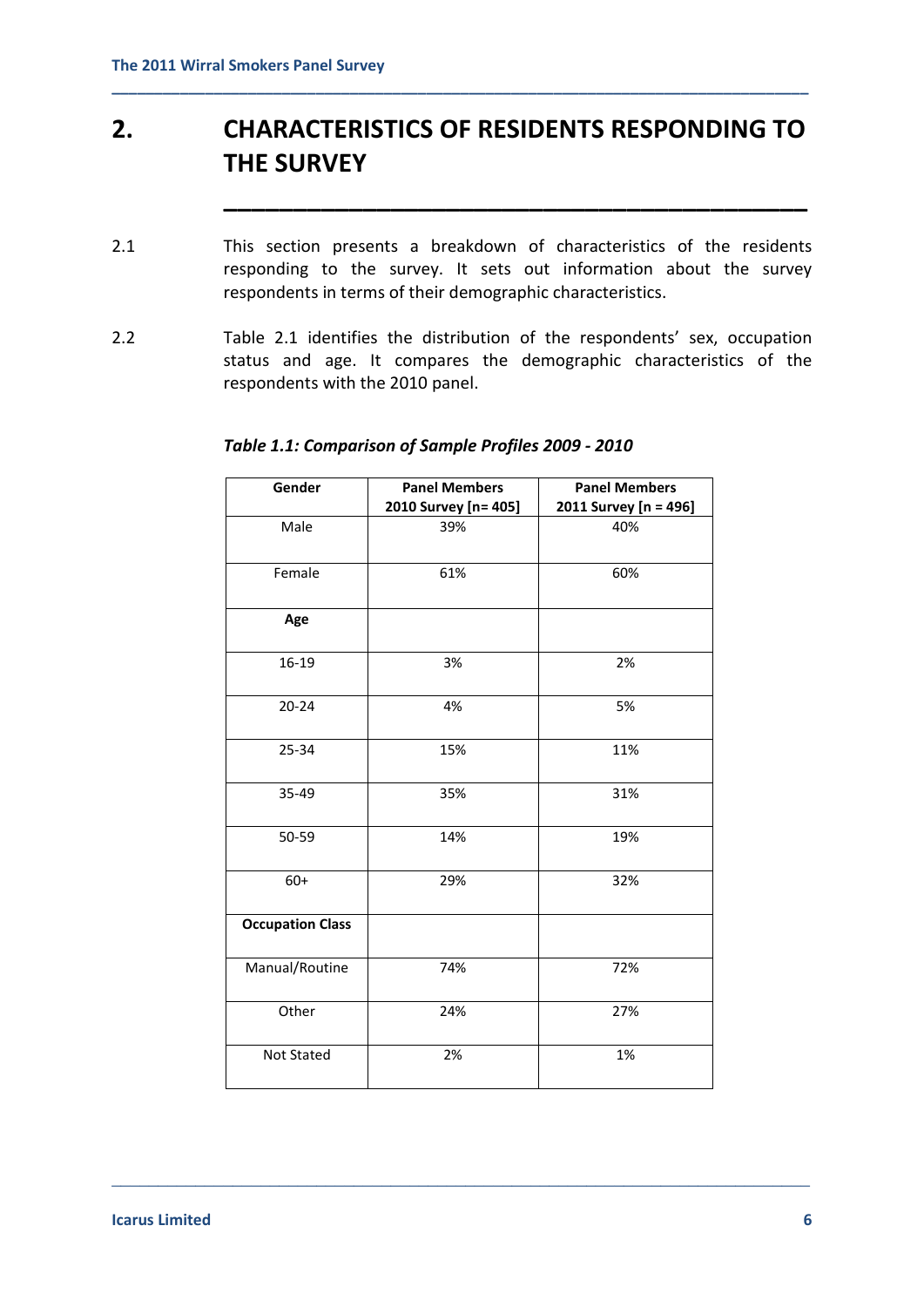# **3. FINDINGS**

### **3.1 Smoking Prevalence**

3.1.1 The overall aim of the panel surveys were to establish the change in smoking behaviour amongst the panel members since the prevalence surveys of October/November2009 and October 2010.

**\_\_\_\_\_\_\_\_\_\_\_\_\_\_\_\_\_\_\_\_\_\_\_\_\_\_\_\_\_\_\_\_\_\_\_\_\_\_\_\_\_\_\_\_\_\_\_\_\_\_\_\_\_\_\_\_\_\_\_\_\_\_\_\_\_\_\_\_\_\_\_\_\_\_\_\_\_\_\_\_\_\_**

**\_\_\_\_\_\_\_\_\_\_\_\_\_\_\_\_\_\_\_\_\_\_\_\_\_\_\_\_\_\_\_\_\_\_\_\_\_\_\_\_\_**

### *Quitting Behaviour*

3.1.2 Of the 496 respondents interviewed in the 2011 panel survey 58 or 11.7% had quit smoking at the time of the interview. This compares with 10.6% in the 2010 panel survey. Of the 438 smokers, 167 or 38.1% had made at least one attempt to quit since last interviewed. Overall, it indicates that 54.6% of panel members continue to smoke AND have not made any attempt to quit since their last interview. [This compares with 61.5% in the last panel survey. A word of caution: the current panel consists of members recruited in 2009 and 2010 and whilst our interviewers attempted to calibrate all questions to the date of the last survey i.e. October 2010 some of the respondents may have included 'quit behaviour' that occurred earlier.]

> At the 95% confidence level the confidence interval is +/- 7.78 and therefore we can conclude that there is no significant difference between the 2010 and 2011 in the number of people who had quit smoking on the day the interview took place.

3.1.3 Whilst the current quit rate amongst panel members is 11.7% [58] this does not reflect the efforts made by a further 38.1% [167] of the 438 smokers who have attempted to quit smoking. Table 3.1 below illustrates the attempts some panel members have made [and failed] to quit smoking since October 2010. It is clear that an interview on a specific date will inevitably capture respondents who will be in varying stages of the quitting process and therefore the 11.7% cannot be interpreted as an absolute measure of the number of smokers who have quit permanently.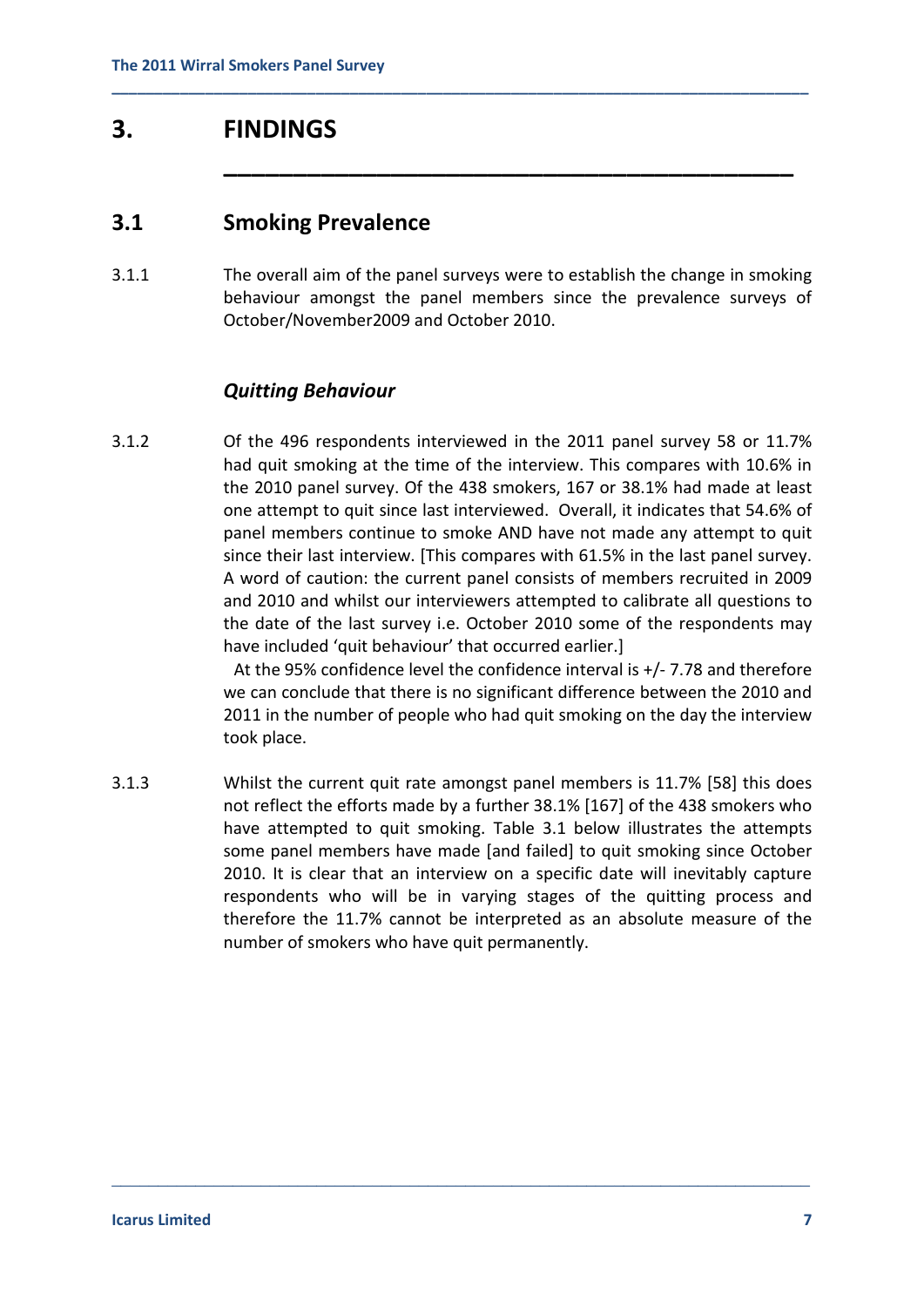*Table 3.1 Failed Quitting Behaviour of Panel Members 2010 – 2011. [Base = respondents who said they attempted to quit but failed at time of interview]*

| <b>Number of Quit Attempts</b>        | 2010 panel survey | 2011 panel<br><b>Survey - total</b><br><b>Failed Quitters.</b><br>$[N = 167]$ |
|---------------------------------------|-------------------|-------------------------------------------------------------------------------|
| Attempted to Quit - One attempt       | 37%               | 38% (63)                                                                      |
| Of 4 weeks or more                    |                   |                                                                               |
| Attempted to Quit - Two attempts      | 2%                | $6\%$ (3)                                                                     |
| of 4 weeks or more                    |                   |                                                                               |
| Attempted to Quit - Less than 4 weeks | 61%               | 54% (90)                                                                      |
| =98% answered Q                       |                   |                                                                               |

**\_\_\_\_\_\_\_\_\_\_\_\_\_\_\_\_\_\_\_\_\_\_\_\_\_\_\_\_\_\_\_\_\_\_\_\_\_\_\_\_\_\_\_\_\_\_\_\_\_\_\_\_\_\_\_\_\_\_\_\_\_\_\_\_\_\_\_\_\_\_\_\_\_\_\_\_\_\_\_\_\_\_**

[Note of caution. The total number of respondents who answered the question 'excluding your current attempt to quit smoking, how many attempts lasted for four weeks or more?' was based on 20 out of a possible 58 quitters and 159 out of a possible 167 failed quitters. Some quitters could clearly not answer the question for example if they were in the middle of their first attempt to quit. Therefore we used the data we had to provide an indication of the frequency of quitting behaviour. This is the same protocol we used in the 2010 survey. Therefore to provide an indication of behaviour across the whole sample of 496 we have used the statistics obtained from the 179 respondents who answered the question to predict quitting behaviour for the total 225 sub sample. We have then used these indicators and applied them to the total sample of 496 respondents. The estimates for the total sample of 496 respondents are - 17% or 84 have made one quit attempt of 4 weeks or more and 3% or 15 have made two quit attempts of 4 weeks or more.]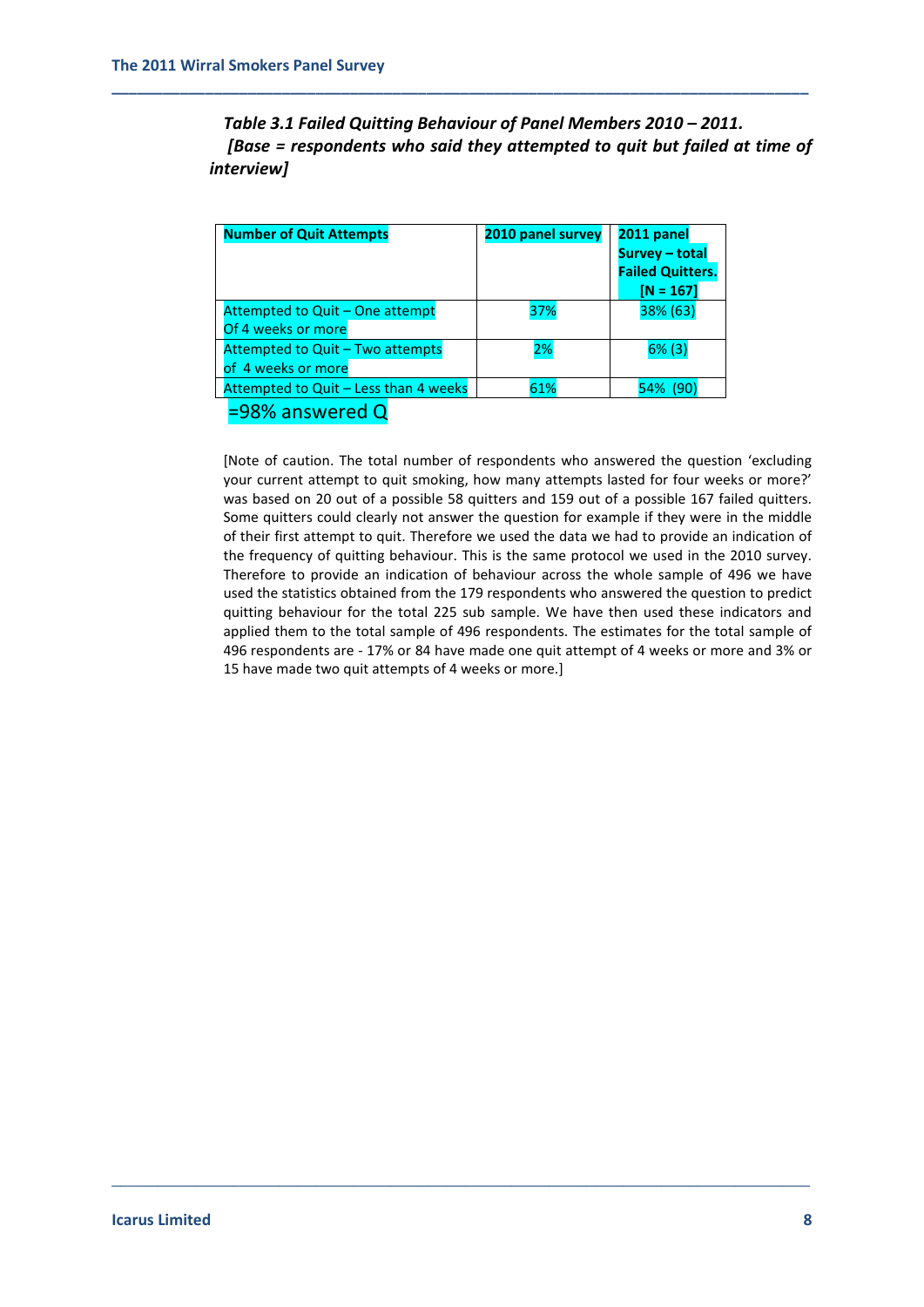4 The profile of all quitters [representing 45.4% or 225 of the 496 respondents i.e. the 58 who had quit on day of interview plus 167 who had attempted to quit since October 2010] is shown below together with the profile of those who had stopped smoking on the day of the interview.

**\_\_\_\_\_\_\_\_\_\_\_\_\_\_\_\_\_\_\_\_\_\_\_\_\_\_\_\_\_\_\_\_\_\_\_\_\_\_\_\_\_\_\_\_\_\_\_\_\_\_\_\_\_\_\_\_\_\_\_\_\_\_\_\_\_\_\_\_\_\_\_\_\_\_\_\_\_\_\_\_\_\_**

| Gender                            | Profile of 496<br>Panel<br><b>Members</b> | % Within<br><b>Category Who Had</b><br><b>Quit At Least Once</b><br><b>Since 2010</b> | % Within Category Who<br><b>Had Quit</b><br>At Date of<br>Interview |
|-----------------------------------|-------------------------------------------|---------------------------------------------------------------------------------------|---------------------------------------------------------------------|
| Male $[n = 194]$                  | 40%                                       | 42%                                                                                   | 11%                                                                 |
| Female $[n = 294]$                | 60%                                       | 48%                                                                                   | 11%                                                                 |
| Age                               |                                           |                                                                                       |                                                                     |
| 16-19 [n = $8$ ]                  | 2%                                        | 63%                                                                                   | 12%*                                                                |
| $20-24 [n = 14]$                  | 3%                                        | 43%                                                                                   | 14%*                                                                |
| $25-34 [n = 57]$                  | 12%                                       | 49%                                                                                   | 14%                                                                 |
| $35-49$ [n = 153]                 | 31%                                       | 43%                                                                                   | 12%                                                                 |
| 50-59 [n = 94]                    | 19%                                       | 48%                                                                                   | 9%                                                                  |
| $60+$ [n = 167]                   | 33%                                       | 45%                                                                                   | 13%                                                                 |
| <b>Occupation</b><br><b>Class</b> |                                           |                                                                                       |                                                                     |
| Manual/Routine<br>$[n = 315]$     | 72%                                       | 44%                                                                                   | 10%                                                                 |
| Other $[n = 111]$                 | 27%                                       | 51%                                                                                   | 16%                                                                 |
| Not Stated<br>$[n = 6]$           | 1%                                        | 71%                                                                                   | 14%*                                                                |

### *Table 3.2 Profile of all Quitters.*

• Care should be taken because of small samples. Also there are some variations in total sample sizes for respondent classifications because respondent failed or refused to divulge information.

There is a remarkable level of consistency of quitting behaviour within and across all respondent categories. The reasons given for quitting smoking by those respondents who had quit smoking on the day of the interview were classified into four categories namely 'Economic Reasons', 'Concern for the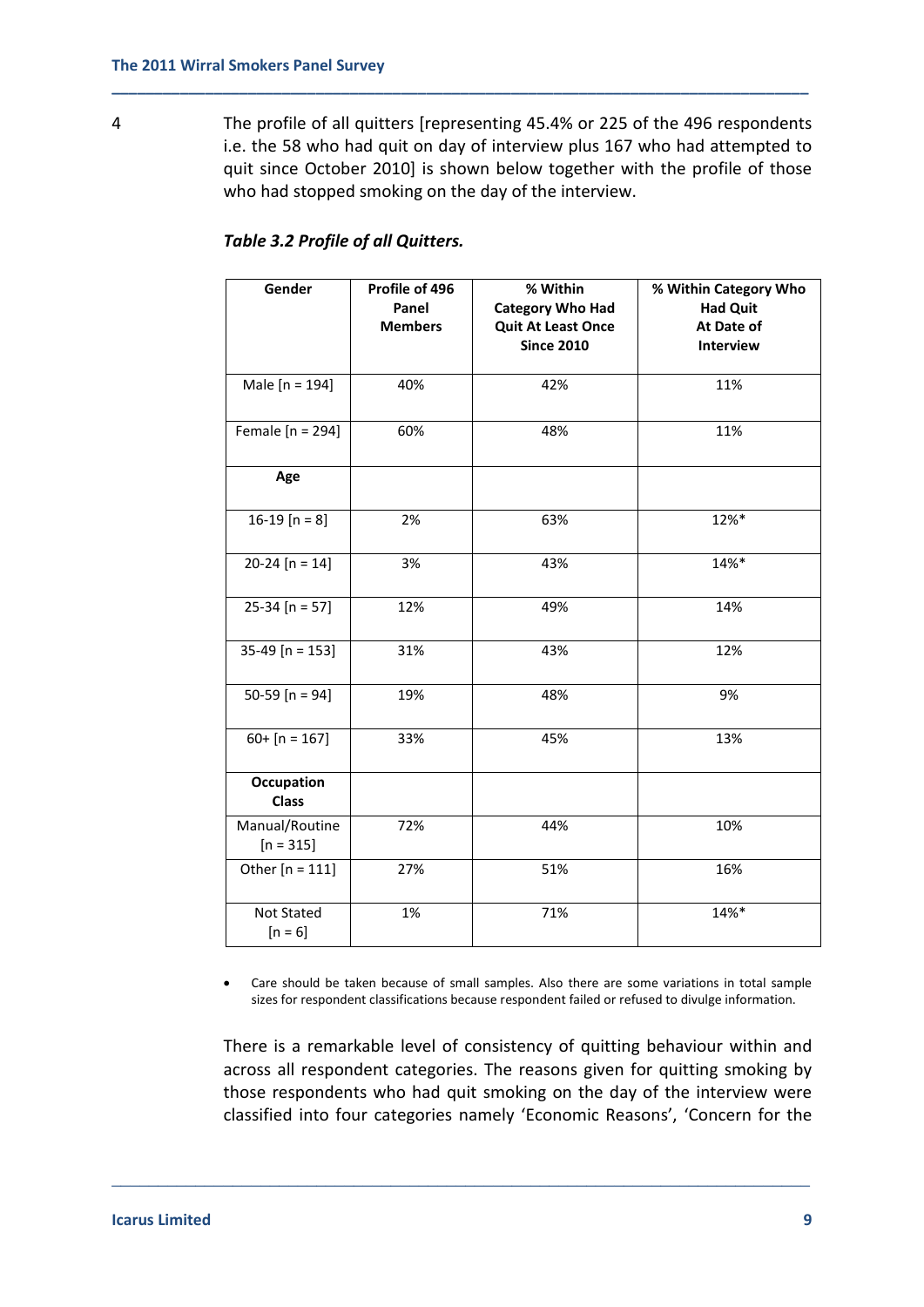Welfare of Others', 'Concerns About Own Health' and 'Other Reasons'. Examples of relevant comments are:

#### **Economic Reasons [about 1 in 10 respondents]**

'I added up the cost of cigarettes and it was expensive', 'cost and health reasons', 'I do not want to smoke anymore – too expensive', 'finance – felt better off when stopped'

#### **Concern for the Welfare of Others [ about 1 in 12 respondents]**

**\_\_\_\_\_\_\_\_\_\_\_\_\_\_\_\_\_\_\_\_\_\_\_\_\_\_\_\_\_\_\_\_\_\_\_\_\_\_\_\_\_\_\_\_\_\_\_\_\_\_\_\_\_\_\_\_\_\_\_\_\_\_\_\_\_\_\_\_\_\_\_\_\_\_\_\_\_\_\_\_\_\_**

'I have 2 small grand children', 'We want to foster children'

#### **Concerns About Own Health [ about 4 out of 5 respondents]**

'I had a throat infection so had to stop', 'I had emphysema so that made me quit', 'I had severe breathing problems while on holiday', 'I have diabetes so decided to quit', 'I thought it was time as my father died of lung cancer', 'I wanted to stop because I had a bad chest infection', 'I wanted to, was ill and had to go into hospital', 'I went to visit GP on friends advice', 'I'll be 45 in June – risk limitation for my health', 'Cholesterol was high and decided to stop', 'need exercise and too out of breath', 'felt ill – lousy – stopped at end of packet', 'felt it would be best for my health'

#### **Other Reasons [ about 1 in 5 respondents]**

''I just had enough', 'I just really wanted to quit', 'I only smoke when I have a drink and I haven't been to the pub', 'I wasn't enjoying it – had bitter taste on my tongue', 'Just had enough of smoking', 'pressure from my wife'

- 3.1.5 Of the 438 respondents who were still smoking on the day of interview 38.1% or 167 respondents had attempted to quit since October 2010. Of these 167 smokers 59% had made just one attempt to quit, 25% two attempts, 10% three attempts and 6% four attempts or more.
- 3.1.6 Of the 167 who attempted to quit since October 2010, 37% had made one attempt to quit that lasted 4 weeks or more and 6% had made two or more attempts to quit that lasted for 4 weeks or more. 57% of those attempting to quit since October 2010 did not achieve a quit period lasting 4 weeks or more. [The 2010 figure was 61%]
- 3.1.7 Of the 271 respondents who did not manage one quit attempt since the last interview, 41% have stated that they will attempt to quit in 2011. [The 2010 figure was 33%]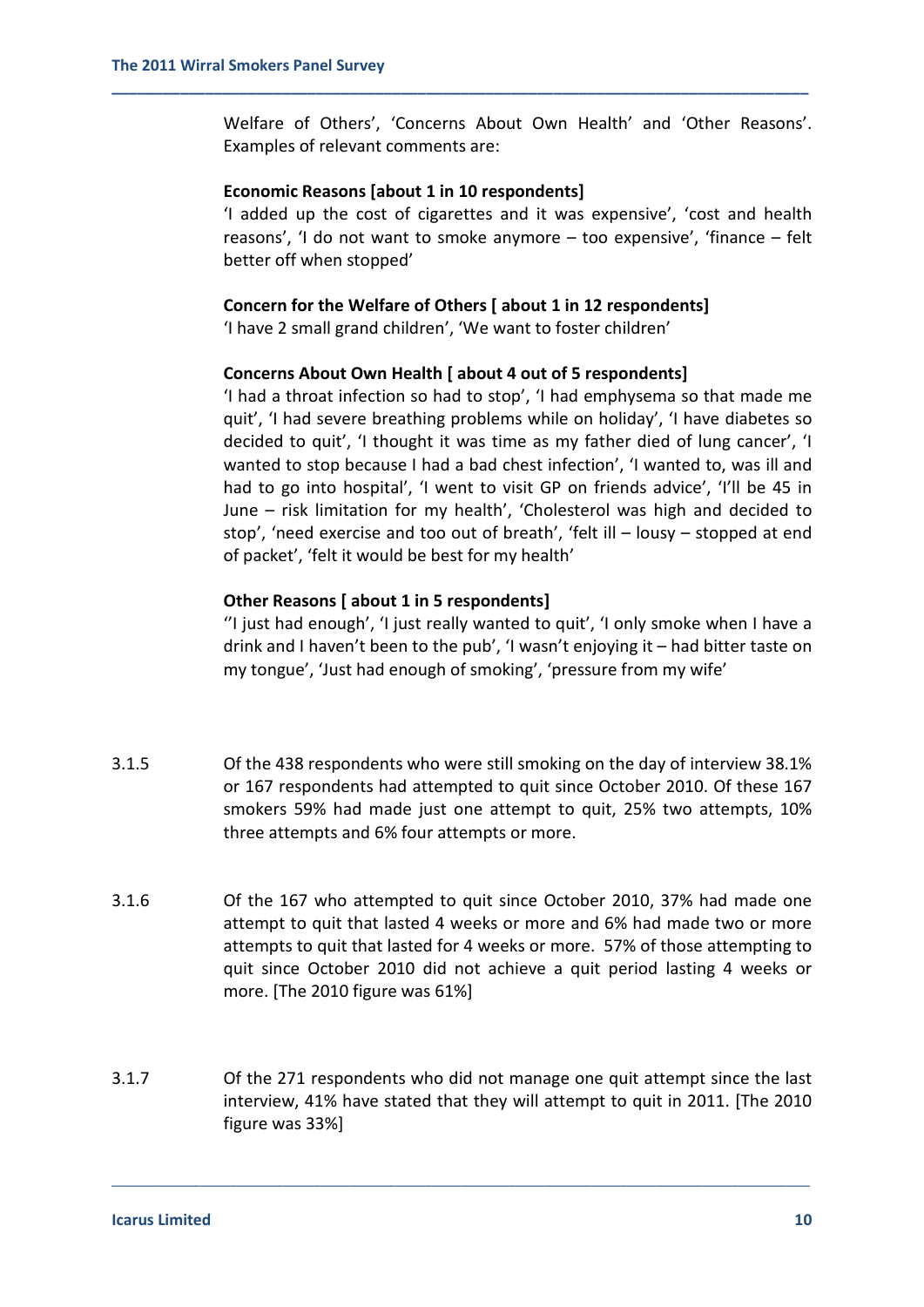### *Methods Used By Quitters*

3.1.8 Respondents were asked to identify which, if any, of the following methods they had used to help them quit smoking. Table 3.4 compares the methods used by [a] those who have quit, [b] those who have attempted to quit.

**\_\_\_\_\_\_\_\_\_\_\_\_\_\_\_\_\_\_\_\_\_\_\_\_\_\_\_\_\_\_\_\_\_\_\_\_\_\_\_\_\_\_\_\_\_\_\_\_\_\_\_\_\_\_\_\_\_\_\_\_\_\_\_\_\_\_\_\_\_\_\_\_\_\_\_\_\_\_\_\_\_\_**

| <b>Method</b>                   | a.% used by     | b. % used by        | c. % used        |
|---------------------------------|-----------------|---------------------|------------------|
|                                 | who<br>those    | those               | <b>ALL</b><br>by |
|                                 | have            | attempting          | quitters.        |
|                                 | quit $[n = 58]$ | to quit $[n = 167]$ | $[n = 225]$      |
| <b>GP or Practice Nurse</b>     | 33%             | 38%                 | 37%              |
| Smoking'<br>'Stop<br><b>NHS</b> | 10%             | 10%                 | 10%              |
| Service                         |                 |                     |                  |
| Local<br>from<br>Support        | 19%             | 19%                 | 19%              |
| Pharmacy                        |                 |                     |                  |
| On Your Own                     | 53%             | 55%                 | 54%              |
| Help from Friends<br><b>or</b>  | 19%             | 13%                 | 15%              |
| Family                          |                 |                     |                  |
| 'Quit Stop Wirral'              | 9%              | 5%                  | 6%               |
| Birkenhead<br>in<br>Stall       | 5%              | 1%                  | 2%               |
| Market                          |                 |                     |                  |
| Stand in Asda                   | 5%              | 1%                  | 2%               |
| <b>Quit Smoking Trailer</b>     | 3%              | 1%                  | 2%               |
| Other*                          | 0               | 2%                  | 1%               |
| <b>Sample Base</b>              | 58              | 167                 | 225              |

#### *Table 3.4 Methods Used By Panel Members to Quit Smoking*

 *\*Other methods included British Heart Foundation, Internet, Stop Smoking Portacabin in Birkenhead.*

 *Note: It was not possible to do a comparison with 2010 because of differences in the contentof the two questionnaires.*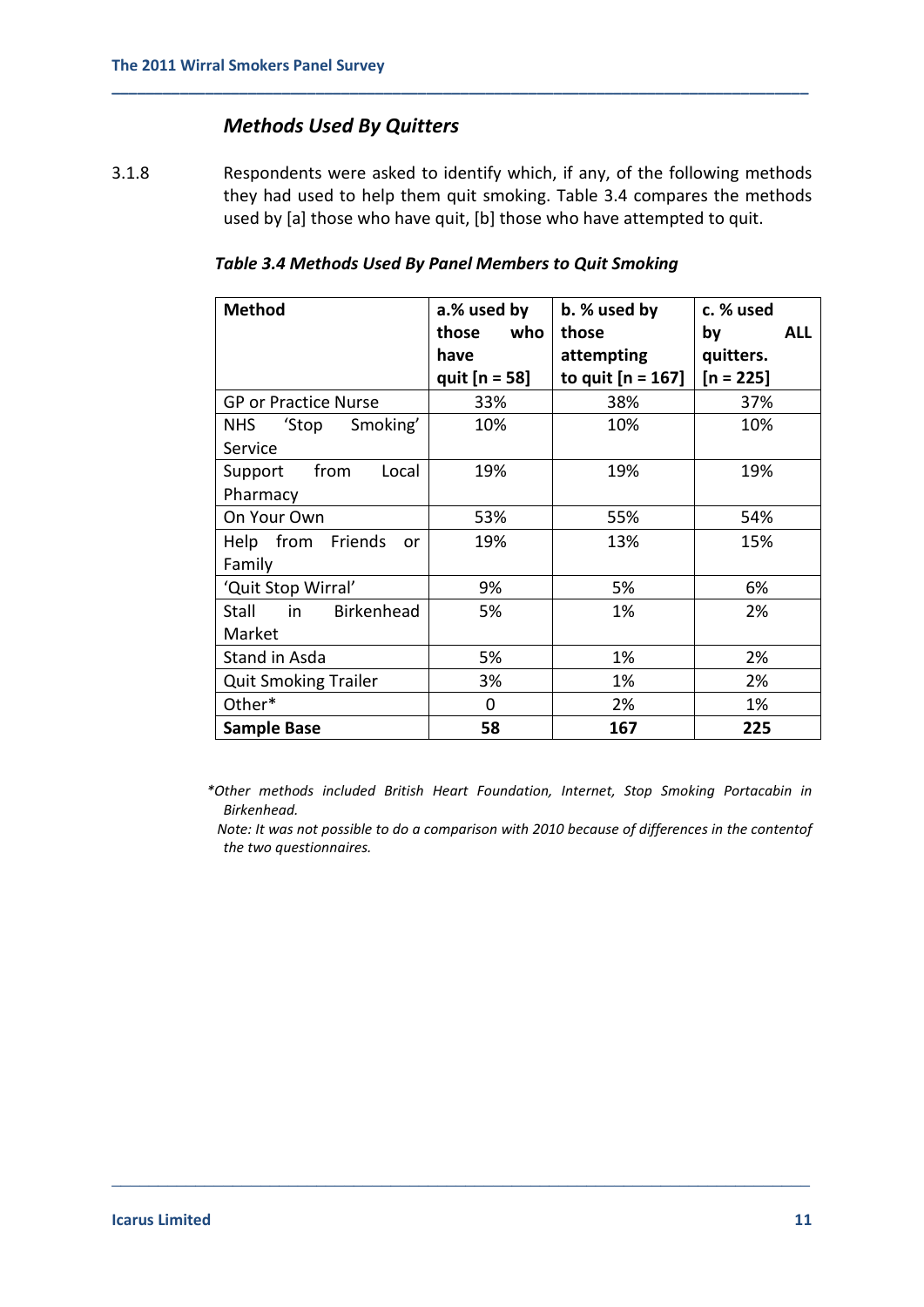| <b>Method</b>                     | of Quitters<br>$a_{\cdot}$ %<br>and<br><b>Attempted Quitters</b><br><b>Using Method</b> |             | <b>Respondents</b><br>b.<br>% of total sample<br>$[n = 496]$ |  | using<br>method expressed as |
|-----------------------------------|-----------------------------------------------------------------------------------------|-------------|--------------------------------------------------------------|--|------------------------------|
|                                   | <b>Male</b>                                                                             | Female      |                                                              |  |                              |
|                                   | [n = 82]                                                                                | $[n = 140]$ |                                                              |  |                              |
| GP<br>Practice<br>or              | 37%                                                                                     | 36%         | 16%                                                          |  |                              |
| <b>Nurse</b>                      |                                                                                         |             |                                                              |  |                              |
| NHS 'Stop Smoking'<br>Service     | 12%                                                                                     | 9%          | 5%                                                           |  |                              |
| Support from Local<br>Pharmacy    | 18%                                                                                     | 19%         | 8%                                                           |  |                              |
| On Your Own                       | 56%                                                                                     | 54%         | 25%                                                          |  |                              |
| Help from Friends<br>or Family    | 16%                                                                                     | 14%         | 6%                                                           |  |                              |
| 'Quit Stop Wirral'                | 9%                                                                                      | 4%          | 2%                                                           |  |                              |
| Stall in Birkenhead<br>Market     | 5%                                                                                      | 1%          | 1%                                                           |  |                              |
| Stand in Asda                     | 5%                                                                                      | 1%          | 1%                                                           |  |                              |
| <b>Smoking</b><br>Quit<br>Trailer | 1%                                                                                      | 2%          | 1%                                                           |  |                              |
| Other*                            | 4%                                                                                      | 6%          | 2%                                                           |  |                              |

#### *Table 3.4a Methods Used By Panel Members to Quit Smoking*

**\_\_\_\_\_\_\_\_\_\_\_\_\_\_\_\_\_\_\_\_\_\_\_\_\_\_\_\_\_\_\_\_\_\_\_\_\_\_\_\_\_\_\_\_\_\_\_\_\_\_\_\_\_\_\_\_\_\_\_\_\_\_\_\_\_\_\_\_\_\_\_\_\_\_\_\_\_\_\_\_\_\_**

- 3.1.9 The main reasons given for using the above methods were categorised as follows:
	- 16% said it was a health related reasons including advice from their doctor
	- 10% said it was a convenient way of attempting to stop.

- 5% said it was down to family pressures including concerns for their children.
- 8% said it was down to the free quit smoking service from the NHS
- 4% said they had tried it previously
- 32% gave a wide range of 'other' reasons for choosing a particular method.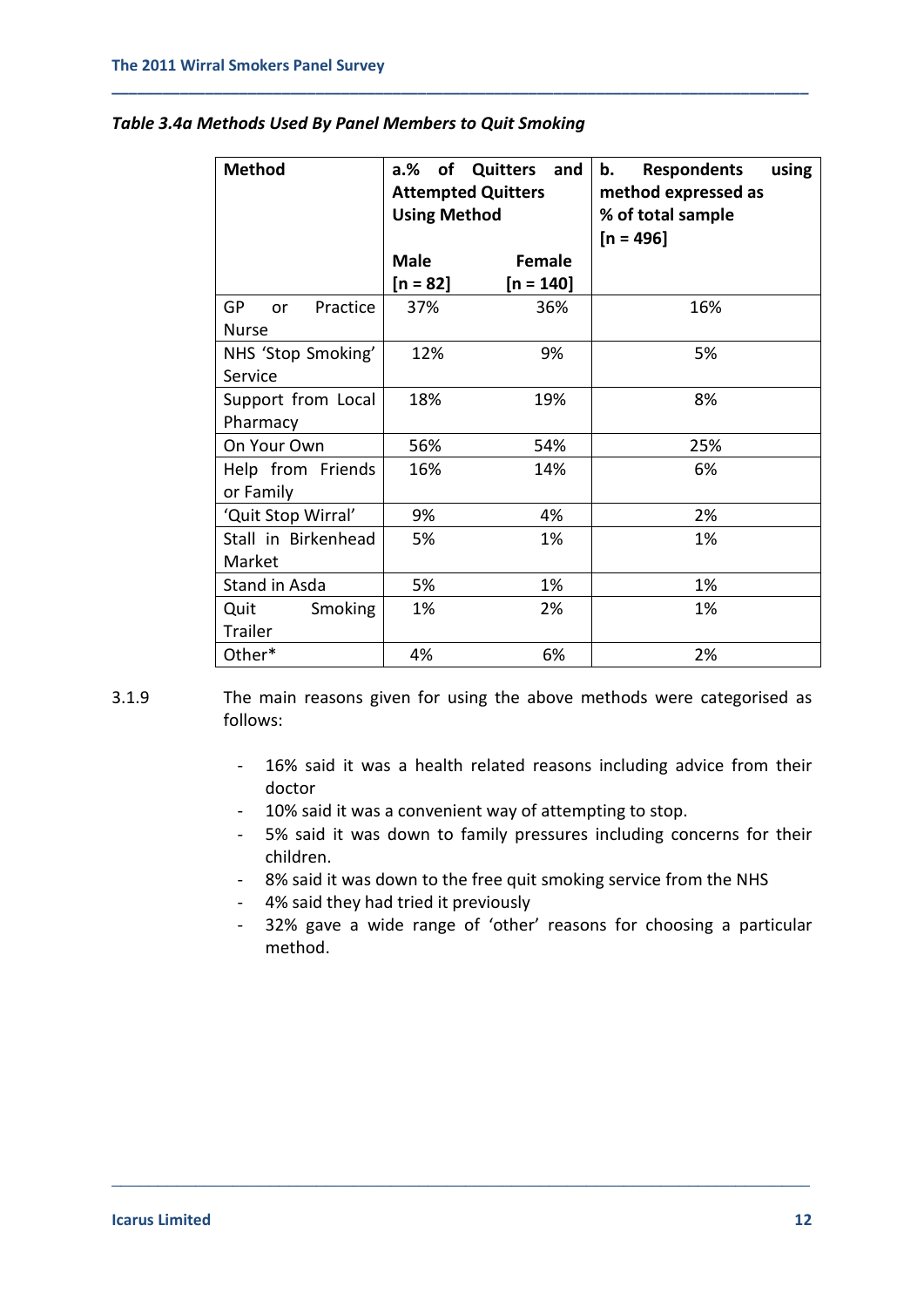# *Lifetime Quitting Experience*

3.1.10 Table 3.5 illustrates the number of times respondents had attempted to quit for 4 weeks or more during their lifetime.

**\_\_\_\_\_\_\_\_\_\_\_\_\_\_\_\_\_\_\_\_\_\_\_\_\_\_\_\_\_\_\_\_\_\_\_\_\_\_\_\_\_\_\_\_\_\_\_\_\_\_\_\_\_\_\_\_\_\_\_\_\_\_\_\_\_\_\_\_\_\_\_\_\_\_\_\_\_\_\_\_\_\_**

| <b>Number of Times</b> | <b>All Respondents</b> | <b>All Respondents</b> |
|------------------------|------------------------|------------------------|
| Quit                   | $2010$ [n = 405]       | $2011$ [n = 496]       |
| None                   | 31%                    | 31%                    |
| 1                      | 27%                    | 25%                    |
| 2                      | 18%                    | 19%                    |
| 3                      | 11%                    | 11%                    |
| 4                      | 5%                     | 6%                     |
| 5                      | 4%                     | 3%                     |
| 6                      | 2%                     | 3%                     |
| 7                      | $>1\%$                 | $>1\%$                 |
| 8 or more              | $>1\%$                 | 1%                     |
|                        | 100%                   | 100%                   |

### *Table 3.5 Number of Times Quit in Lifetime for 4 Weeks or More*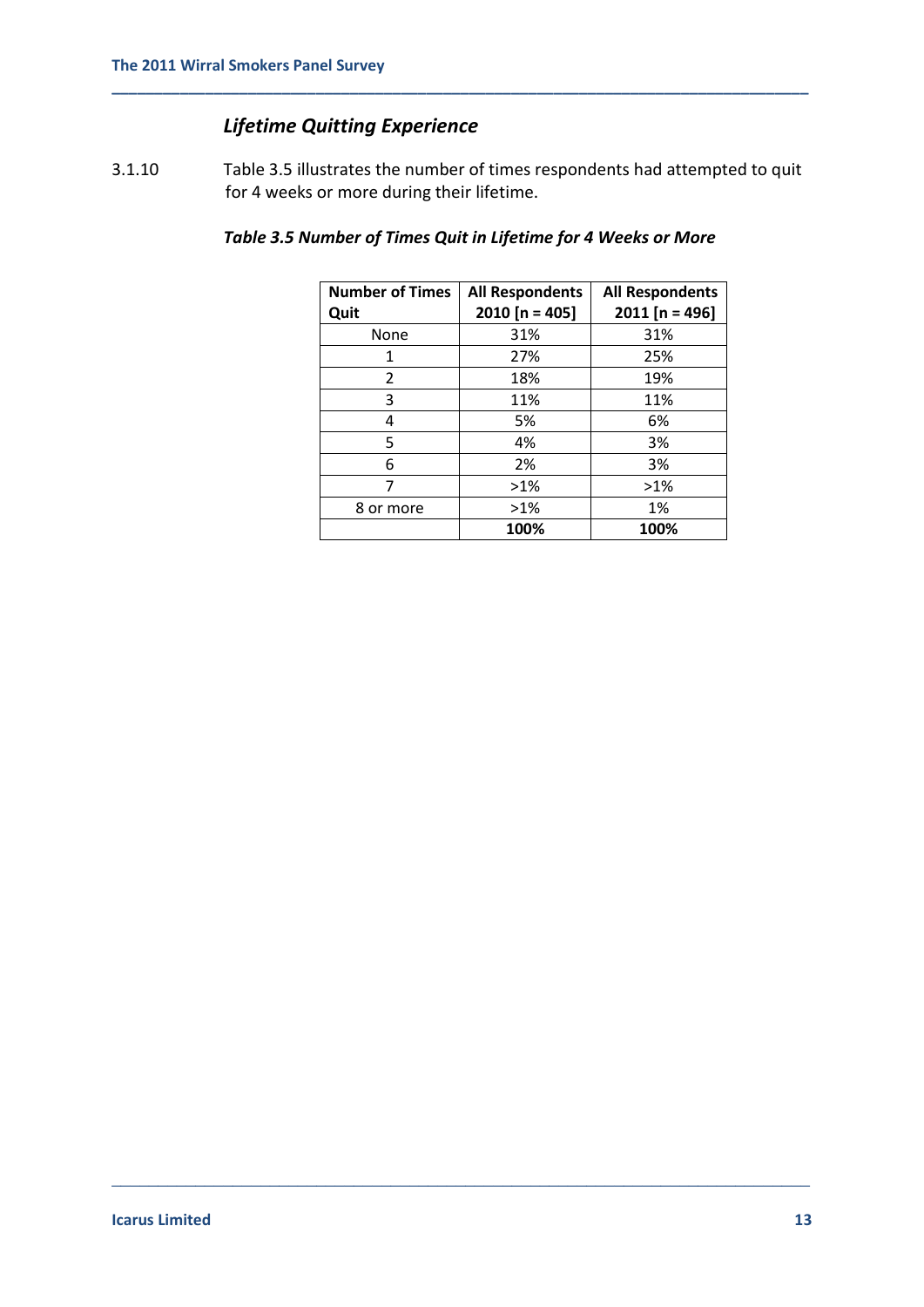### *Products Used To Help With Quitting*

3.1.11 Table 3.6 illustrates the different products used by two different categories of smokers i.e. those who have tried and failed and those who have succeeded in quitting.

**\_\_\_\_\_\_\_\_\_\_\_\_\_\_\_\_\_\_\_\_\_\_\_\_\_\_\_\_\_\_\_\_\_\_\_\_\_\_\_\_\_\_\_\_\_\_\_\_\_\_\_\_\_\_\_\_\_\_\_\_\_\_\_\_\_\_\_\_\_\_\_\_\_\_\_\_\_\_\_\_\_\_**

### *Table 3.6 Products Used By Different Categories of Smokers*

| Product      | Used by those<br><b>Attempting to</b><br>Quit since 2009<br>$[n = 117]$ | Used by those<br><b>Attempting to</b><br>Quit Since 2010<br>$[n = 167]$ | Used by those<br><b>Who Have</b><br>Quit Since 2010<br><b>Over Lifetime</b><br>$[n = 58]$ | Used by all<br>Those who<br><b>Quit/Att Quit</b><br>On their own<br>$[n = 123]$ |
|--------------|-------------------------------------------------------------------------|-------------------------------------------------------------------------|-------------------------------------------------------------------------------------------|---------------------------------------------------------------------------------|
| Patches      | 35%                                                                     | 44%                                                                     | 41%                                                                                       | 25%                                                                             |
| Gum          | 12%                                                                     | 16%                                                                     | 22%                                                                                       | 15%                                                                             |
| Lozenges     | 7%                                                                      | 3%                                                                      | 7%                                                                                        | 4%                                                                              |
| Microtab     | 6%                                                                      | 4%                                                                      | 3%                                                                                        | 2%                                                                              |
| Champix      | 4%                                                                      | 12%                                                                     | 14%                                                                                       | 3%                                                                              |
| Zyban        | 3%                                                                      | 11%                                                                     | 5%                                                                                        | 1%                                                                              |
| Hypnotherapy | 1%                                                                      | 2%                                                                      | 2%                                                                                        | 0                                                                               |
| Inhalator    | 19%                                                                     | 26%                                                                     | 14%                                                                                       | 11%                                                                             |
| Oral Spray   | Not App.                                                                | 0                                                                       | 0                                                                                         | 0                                                                               |
| Other        | 2%                                                                      | 7%                                                                      | 9%                                                                                        | 9%                                                                              |
| None         | 36%                                                                     | 35%                                                                     | 31%                                                                                       | 54%                                                                             |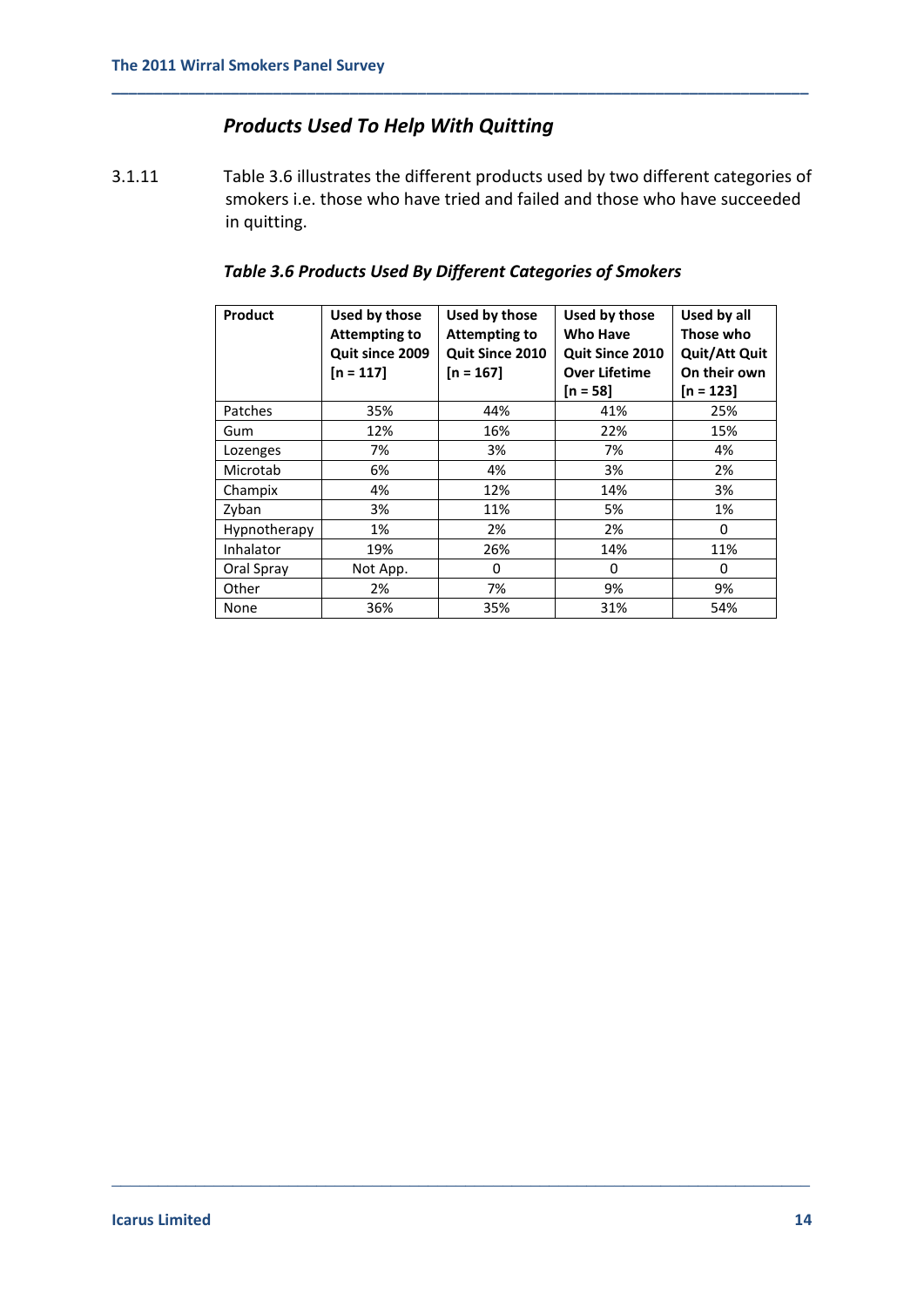| <b>Product</b> | [a]Quitters<br><b>And Attempted</b><br><b>Quitters</b><br>$[n = 222]$<br>Male<br>Female<br>$[n = 82]$ $[n = 140]$ |     | [b] % of respondents<br>using products<br>expressed as a<br>percentage of the<br><b>TOTAL sample <math>[n = 496]</math></b> |  |
|----------------|-------------------------------------------------------------------------------------------------------------------|-----|-----------------------------------------------------------------------------------------------------------------------------|--|
| Patches        | 43%                                                                                                               | 44% | 20%                                                                                                                         |  |
| Gum            | 17%                                                                                                               | 18% | 8%                                                                                                                          |  |
| Lozenges       | 9%                                                                                                                | 4%  | 3%                                                                                                                          |  |
| Microtab       | 5%                                                                                                                | 3%  | 2%                                                                                                                          |  |
| Champix        | 12%                                                                                                               | 13% | 6%                                                                                                                          |  |
| Zyban          | 4%                                                                                                                | 1%  | 1%                                                                                                                          |  |
| Hypnotherapy   | 5%                                                                                                                | 4%  | 2%                                                                                                                          |  |
| Inhalator      | 21%                                                                                                               | 24% | 10%                                                                                                                         |  |
| Oral Spray     | 0                                                                                                                 | 0   | 0                                                                                                                           |  |
| Other          | 6%                                                                                                                | 7%  | 3%                                                                                                                          |  |
| None           | 39%                                                                                                               | 30% | 15%                                                                                                                         |  |

### *Table 3.6a Products Used By Different Categories of Smokers*

**\_\_\_\_\_\_\_\_\_\_\_\_\_\_\_\_\_\_\_\_\_\_\_\_\_\_\_\_\_\_\_\_\_\_\_\_\_\_\_\_\_\_\_\_\_\_\_\_\_\_\_\_\_\_\_\_\_\_\_\_\_\_\_\_\_\_\_\_\_\_\_\_\_\_\_\_\_\_\_\_\_\_**

[Note: Column [a] above is based on an analysis of 82 males and 140 females who had either quit on day of interview or attempted to quit since October 2010.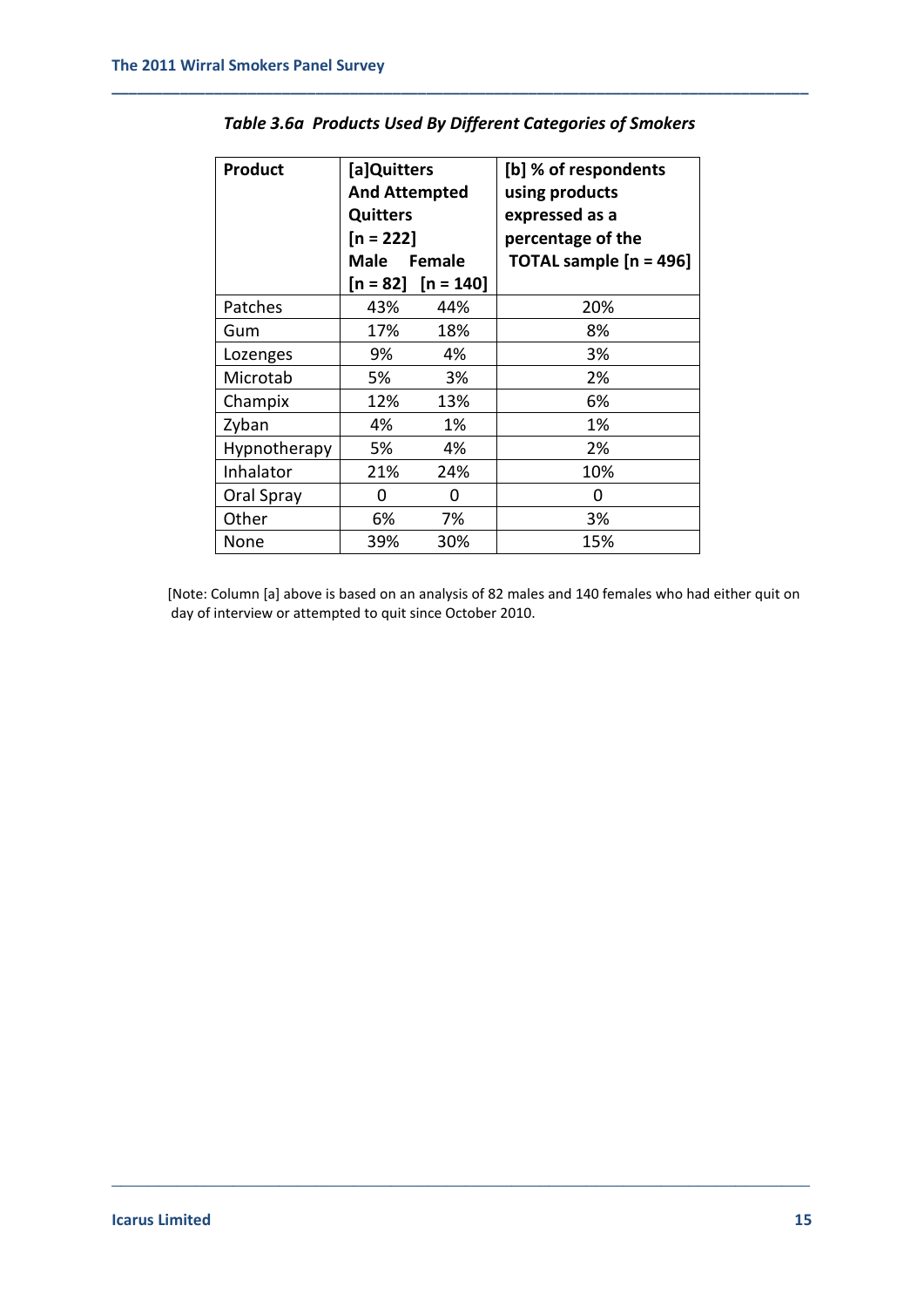# **3.2 'Quit Stop Wirral' Campaign**

# *Awareness, Knowledge of and Impact of 'Quit Stop Wirral' Campaign.*

**\_\_\_\_\_\_\_\_\_\_\_\_\_\_\_\_\_\_\_\_\_\_\_\_\_\_\_\_\_\_\_\_\_\_\_\_\_\_\_\_\_\_\_\_\_\_\_\_\_\_\_\_\_\_\_\_\_\_\_\_\_\_\_\_\_\_\_\_\_\_\_\_\_\_\_\_\_\_\_\_\_\_**

3.2.1 All respondents were asked if they could recall seeing or reading anything about a recent campaign encouraging local people to quit smoking. 34 or 59% of those who had quit at the time of the interview could recall something which they associated with the campaign. The mobile van with 4 sightings in Rockferry and 2 sightings in Liscard were the most prominent. 3 respondents mentioned the display in Asda, 3 saw staff/stall in Birkenhead market, 5 stated they could recall something in the newspaper, 2 saw leaflets in the doctors surgery. By contrast 41% [181] respondents of those continuing to smoke said they could recall some aspect of the campaign. The touring trailer, posters, community workers, the stall in Birkenhead market and the stall in Asda all featured highly. Table 3.7 below provides an indication of the level of awareness based on prompted recall :

| <b>Campaign Feature</b>         | % no of         | % No of        | % No of ALL        |
|---------------------------------|-----------------|----------------|--------------------|
|                                 | <b>Quitters</b> | <b>Smokers</b> | <b>Respondents</b> |
|                                 | $[n = 58]$      | $[n = 438]$    | $[n = 496]$        |
| Posters at local bus stops      | 40%             | 22%            | 24%                |
| A leaflet in the shape of       | 22%             | 8%             | 10%                |
| Shopping trolley                |                 |                |                    |
| A website                       | 7%              | 3%             | 4%                 |
| A trailer/mobile unit touring   | 24%             | 16%            | 17%                |
| Neighbourhood                   |                 |                |                    |
| A 'quit smoking' community      | 14%             | 7%             | 8%                 |
| worker                          |                 |                |                    |
| Facebook                        | 3%              | 2%             | 2%                 |
| Other such as word of mouth     | 10%             | 8%             | 8%                 |
| Stall in Birkenhead market      | 9%              | 11%            | 11%                |
| Stand in Asda                   | 19%             | 15%            | 15%                |
| Sponsored Quit for Kids charity | 12%             | 5%             | 6%                 |
| None                            | 36%             | 48%            | 47%                |

#### **Table 3.7 Prompted Recall**

3.2.2 45 respondents who had attempted to quit smoking said they had been influenced in some way by the campaign. Illustrative comments: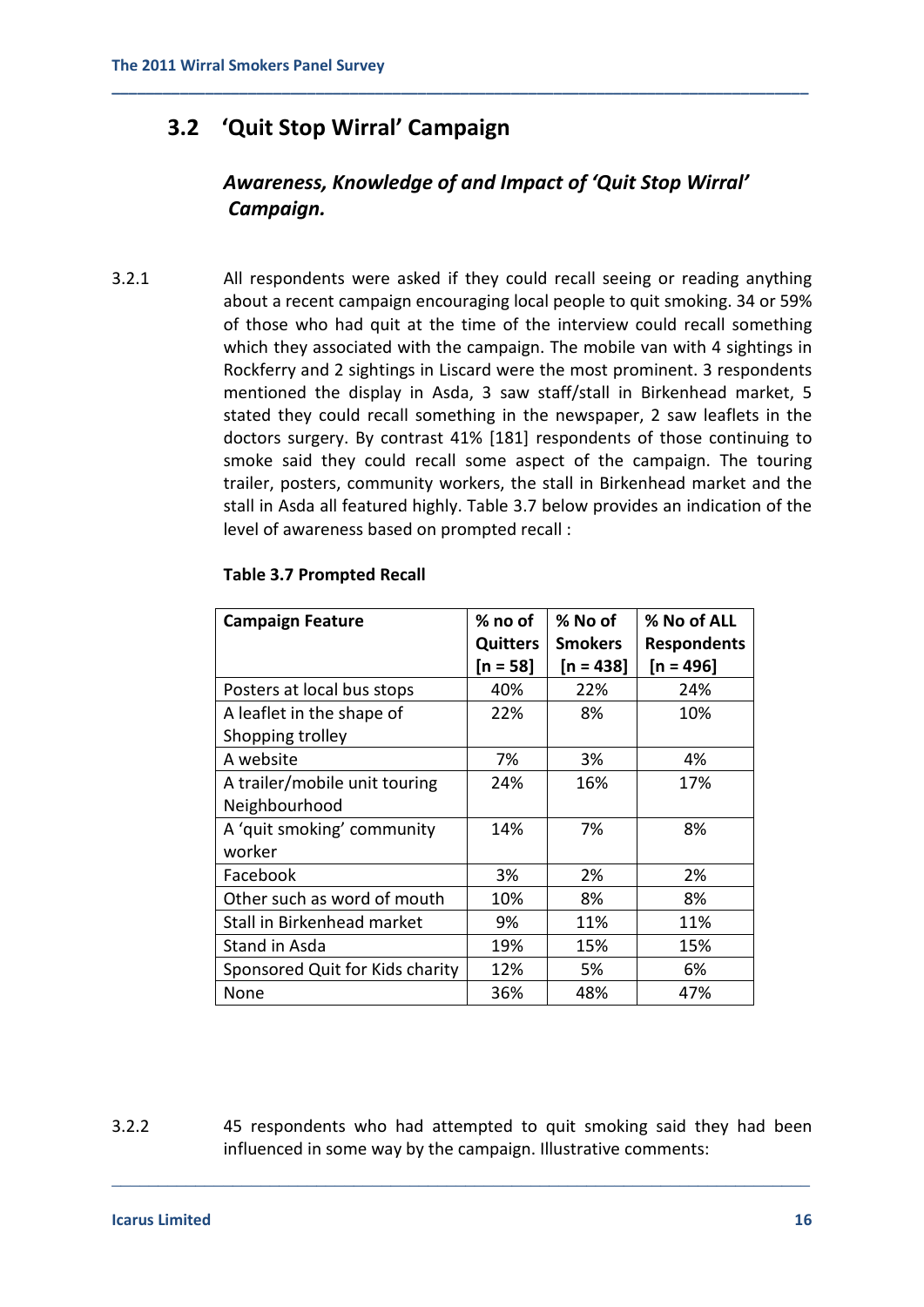'Every time I go past the trailer I mean to quit.'

'I did really want to give up and had too much stress.'

**\_\_\_\_\_\_\_\_\_\_\_\_\_\_\_\_\_\_\_\_\_\_\_\_\_\_\_\_\_\_\_\_\_\_\_\_\_\_\_\_\_\_\_\_\_\_\_\_\_\_\_\_\_\_\_\_\_\_\_\_\_\_\_\_\_\_\_\_\_\_\_\_\_\_\_\_\_\_\_\_\_\_**

- 'I gave quitting more consideration when seeing the person giving out leaflets in Asda.'
- 'I like the idea of vouchers but I am not a big smoker so it only influenced me slightly.'

'It made me try again.'

'I wanted to call into Birkenhead but I realised it was too far to go each week and cost too much in taxis.'

'I was in too much of a hurry that day or I would have spoken to them.' 'It made me cut down.'

'It made me think about trying to cut down.'

'It made me think but I didn't do anything.'

'Yes I was influenced by the woman I spoke to – she encouraged me.' 'Made me think about it and I did go to the surgery.'

'Meant to go and speak to them but there was always a queue.'

'Not always in same place so difficult to set up regular meeting.'

'Noticed posters around and thought I might try again.'

9 respondents who had quit smoking on the day of the interview said they had been influenced in some way by the campaign. Illustrative comments:

'I was thinking about it – could be easier to visit mobile unit.'

'It was a reminder.'

'Stuck in my mind.'

'It encouraged me.'

'Put the idea of quitting back in my head.'

'Yes because it put idea of quitting back in my mind.'

3.2.3 Awareness and usage of the different incentives were low. Table 3.8 below summarises the overall level of awareness for the total number of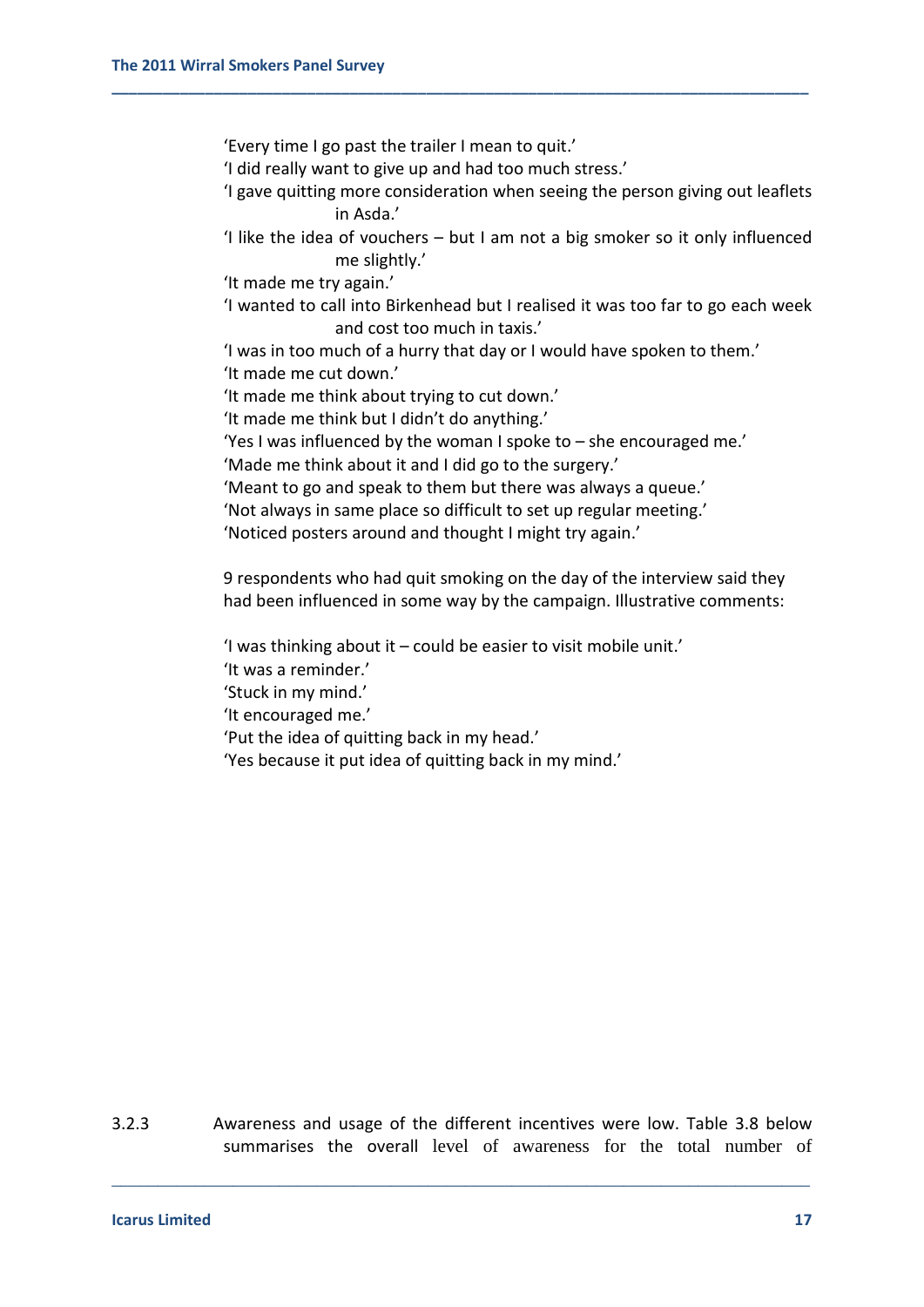respondents. Interestingly only one respondent who had quit smoking on day of interview had heard of incentive.

| <b>Incentives</b>                                   | <b>Total No of</b><br><b>Respondents</b><br>$[n = 496]$ |
|-----------------------------------------------------|---------------------------------------------------------|
| <b>Instant NRT</b> vouchers                         | 6%                                                      |
| Dedicated 'Quit Stop Wirral' website                | 3%                                                      |
| The 'no appointments' service                       | 3%                                                      |
| On street stop smoking helpers                      | 5%                                                      |
| Stop smoking helpers at Asda and Birkenhead market. | 16%                                                     |

#### *Table 3.8. Awareness and Usage of Incentives From Campaign*

**\_\_\_\_\_\_\_\_\_\_\_\_\_\_\_\_\_\_\_\_\_\_\_\_\_\_\_\_\_\_\_\_\_\_\_\_\_\_\_\_\_\_\_\_\_\_\_\_\_\_\_\_\_\_\_\_\_\_\_\_\_\_\_\_\_\_\_\_\_\_\_\_\_\_\_\_\_\_\_\_\_\_**

3.2.4 In total, 26 people or 5.2% of respondents had recommended the campaign to others. 35 respondents had heard of someone winning something as part of the campaign. Some of the comments relating to this include:

> 'A friend of mine who went to the stand in Birkenhead market got some vouchers.'

'I read something about a man who won something for quitting.'

'A mate of mine got £100 in vouchers.'

'My friend got £100 from Asda.'

'A person I knew won £100.'

'Some of the nurses I work with got £100 for quitting.'

'We won £100 but started smoking again so didn't collect it.'

\_\_\_\_\_\_\_\_\_\_\_\_\_\_\_\_\_\_\_\_\_\_\_\_\_\_\_\_\_\_\_\_\_\_\_\_\_\_\_\_\_\_\_\_\_\_\_\_\_\_\_\_\_\_\_\_\_\_\_\_\_\_\_\_\_\_\_\_\_\_\_\_\_\_\_

'Someone in Morton won £500.'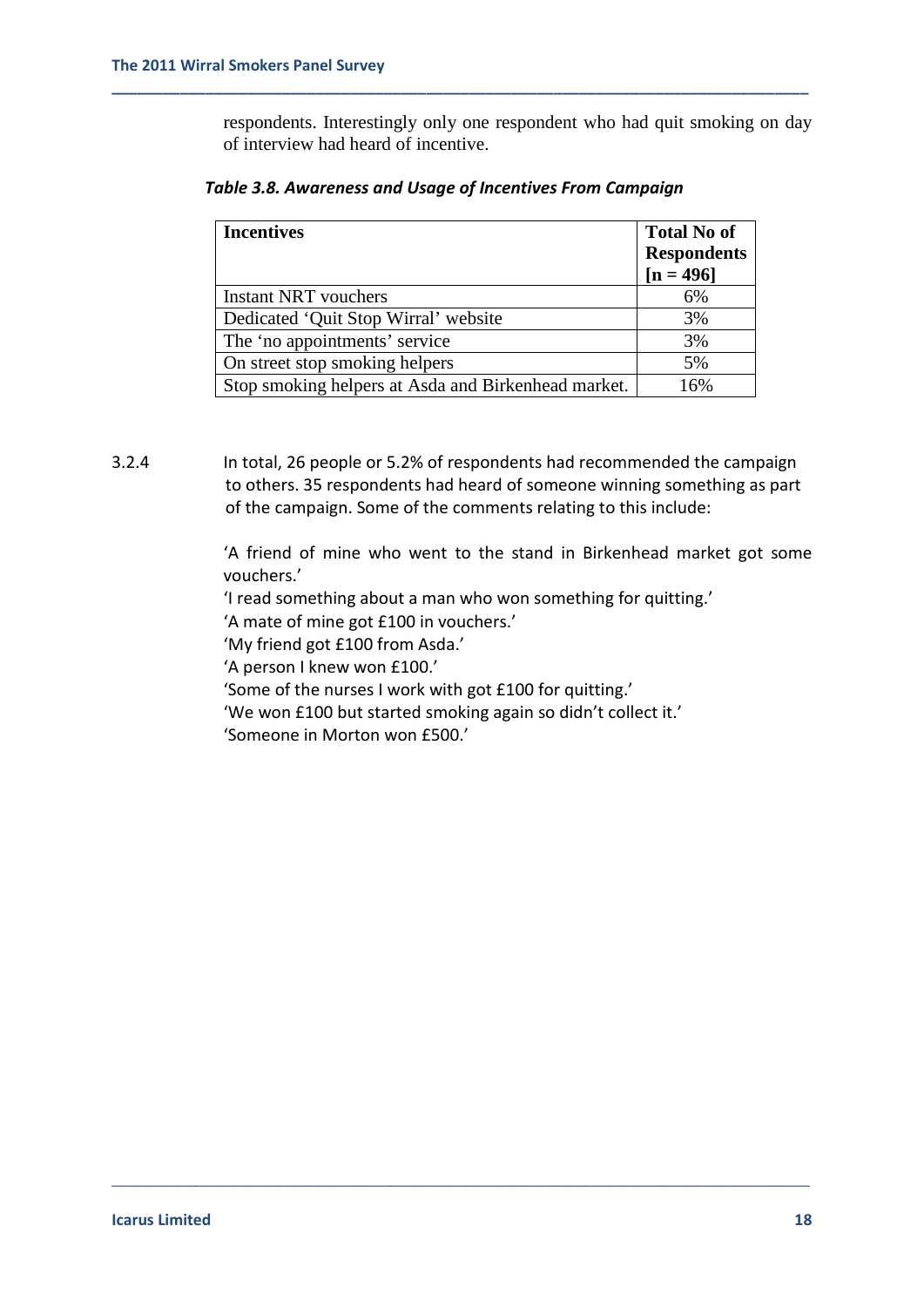# **3.3 Smoking in the Car and Home**

### *Smoking in the Home and the Car*

3.3.1 Table 3.9 shows details of smoking behaviour in the car and home.

### *Table 3.9 Smoking in the Car and in the Home*

**\_\_\_\_\_\_\_\_\_\_\_\_\_\_\_\_\_\_\_\_\_\_\_\_\_\_\_\_\_\_\_\_\_\_\_\_\_\_\_\_\_\_\_\_\_\_\_\_\_\_\_\_\_\_\_\_\_\_\_\_\_\_\_\_\_\_\_\_\_\_\_\_\_\_\_\_\_\_\_\_\_\_**

| Smoking in the<br>home | Quitters<br>$[n = 58]$ | <b>Smokers</b><br>$[n = 438]$ |
|------------------------|------------------------|-------------------------------|
| Yes, but not when      | 4%                     | 9%                            |
| they are in the same   |                        |                               |
| room                   |                        |                               |
| Yes, but the           |                        | 4%                            |
| windows are usually    |                        |                               |
| opened.                |                        |                               |
| Yes and sometimes      |                        | 4%                            |
| they are in the same   |                        |                               |
| room as the person     |                        |                               |
| smoking.               |                        |                               |
| No, smoking is not     | 96%                    | 83%                           |
| allowed indoors at     |                        |                               |
| all when children      |                        |                               |
| are in my home.        |                        |                               |

| Smoking in the car   | <b>Quitters</b><br>$[n = 58]$ | <b>Smokers</b><br>$[n = 438]$ |
|----------------------|-------------------------------|-------------------------------|
| Yes, but the         | 2%                            | 2%                            |
| windows are always   |                               |                               |
| opened               |                               |                               |
| Yes and sometimes    |                               | $>1\%$                        |
| the windows are      |                               |                               |
| closed               |                               |                               |
| No, smoking is not   | 98%                           | 97%                           |
| allowed at all when  |                               |                               |
| children are inside. |                               |                               |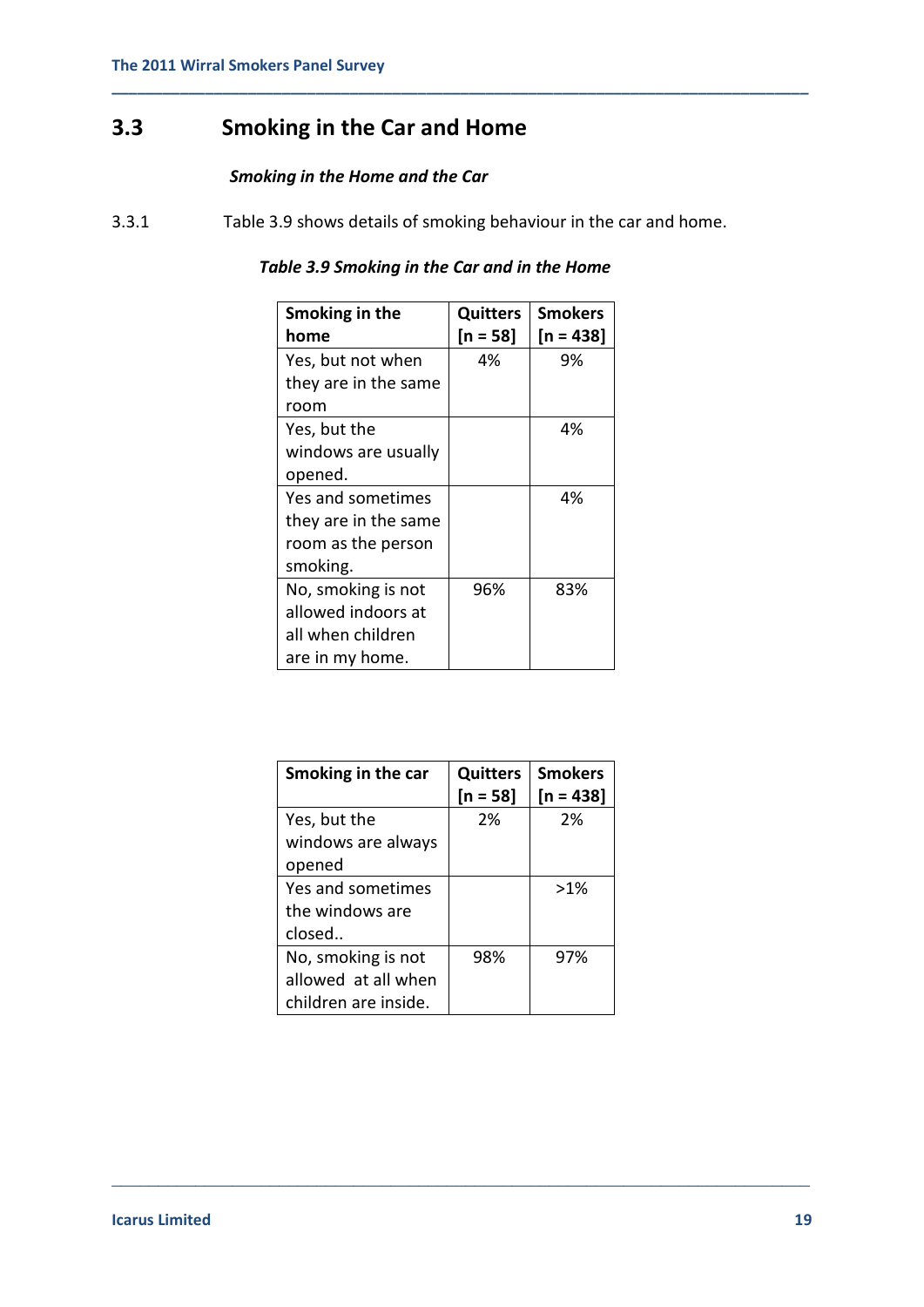# **CONCLUSIONS**

1. Out of the 496 panel members surveyed 58 or 11.7% of respondents were no longer smoking on the day the interview took place. There is absolutely no evidence to suggest that this represents a permanent cessation of smoking. The comparative figure for 2010 was 10.6%.

**\_\_\_\_\_\_\_\_\_\_\_\_\_\_\_\_\_\_\_\_\_\_\_\_\_\_\_\_\_\_\_\_\_\_\_\_\_\_\_\_\_**

**\_\_\_\_\_\_\_\_\_\_\_\_\_\_\_\_\_\_\_\_\_\_\_\_\_\_\_\_\_\_\_\_\_\_\_\_\_\_\_\_\_\_\_\_\_\_\_\_\_\_\_\_\_\_\_\_\_\_\_\_\_\_\_\_\_\_\_\_\_\_\_\_\_\_\_\_\_\_\_\_\_\_**

- 2. Of the remaining 438 smokers, a further 167 or 38.1% had made at least one attempt to quit since being interviewed in October 2010 but have now returned to regular smoking. On this evidence about one in ten smokers within this deprived area of Wirral is, at any time, attempting to quit smoking and over the 6/7 months since the 2010 survey about 50% have attempted to quit at least once or succeeded in quitting.
- 3. The four most important motivations for quitting were categorised as concern for own health, concern for others, financial reasons and a range of 'other' motivations. There is a wide range of health 'triggers' that motivates the individual to want to quit smoking.
- 4. Approximately one out of every two smokers who is attempting to quit, is attempting to do so on their own. They do not appear to seek help from health professionals and are only minimal users of the various products available to help with quitting.
- 5. On the other hand one out of every two smokers who is attempting to quit, is doing so with the help of either dedicated health professionals and/or the range of products available to help with quitting. The GP or practice nurse, the NHS Stop Smoking service and the local pharmacy figure prominently in stop smoking attempts.
- 6. This survey identified considerable awareness of the different activities associated with 'Quit Stop Wirral' campaign. There is strong evidence that the campaign prompted respondents that they should take action to quit smoking by reminding smokers of reasons why they should stop smoking as well as reinforcing knowledge of local services available to help smokers quit.

# **WIRRAL NHS – SMOKERS PANEL SURVEY – APRIL/MAY 2011**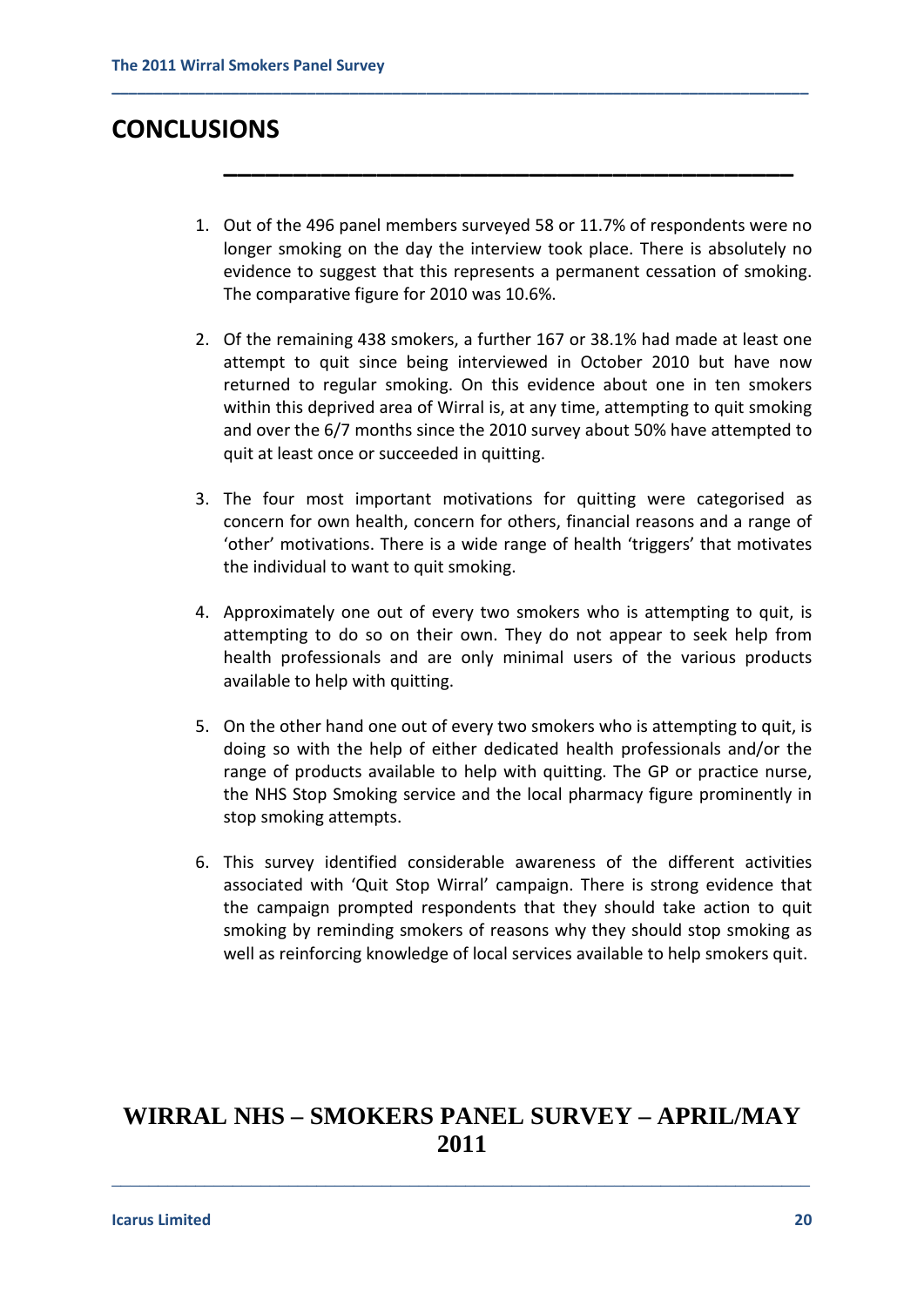# **[Those who have quit]**

**\_\_\_\_\_\_\_\_\_\_\_\_\_\_\_\_\_\_\_\_\_\_\_\_\_\_\_\_\_\_\_\_\_\_\_\_\_\_\_\_\_\_\_\_\_\_\_\_\_\_\_\_\_\_\_\_\_\_\_\_\_\_\_\_\_\_\_\_\_\_\_\_\_\_\_\_\_\_\_\_\_\_**

**1. How many weeks is it since you quit smoking?** 

**2. What made you decide to quit?** *[Record full verbal response]*

**3. How many times did you attempt to quit since our last interview and before your latest attempt?** *[If none go to Q5]*

**4. Excluding your current attempt to quit smoking, how many attempts lasted for four weeks or more?**

**5. Which of these methods, if any, did you use to help you quit smoking since our last interview?** *[Read out.]*

- **Nour GP** or Practice nurse.
- □ The NHS 'Stop Smoking' service.
- □ Support from your local pharmacy.
- On your own *[Go to Q8]*
- $\Box$  With help from friends or family support.
- □ The recent stop smoking service called 'Quit Stop Wirral'.
- □ Stall in Birkenhead market.
- □ Stand in Asda.
- $\Box$  The Quit Smoking Trailer touring your neighbourhood.
- $\Box$  Other

#### **6. What made you use this method to help you quit?** *[Record full verbal response]*

#### **7. Where did you hear about this method?** *[Record full verbal response]*

#### **8. Which of these products have you used in the past?** *[Read out]*

- Patches
- **Gum**
- Lozenger
- Microtab
- Champix
- □ Zyban
- Hypnotherapy
- Inhalator
- □ Oral Spray
- $\Box$  Other
- None

#### **9. How many times in your lifetime have you quit smoking for four weeks or more?**

#### **10. How many weeks, on average, did these quit attempts last?**

#### **11. Do you recall seeing or reading about a recent campaign encouraging local people to quit smoking – it was called 'Quit Stop Wirral'?**

- Yes *[Ask what they can recall about this campaign]*
- *No [Go to Q12]*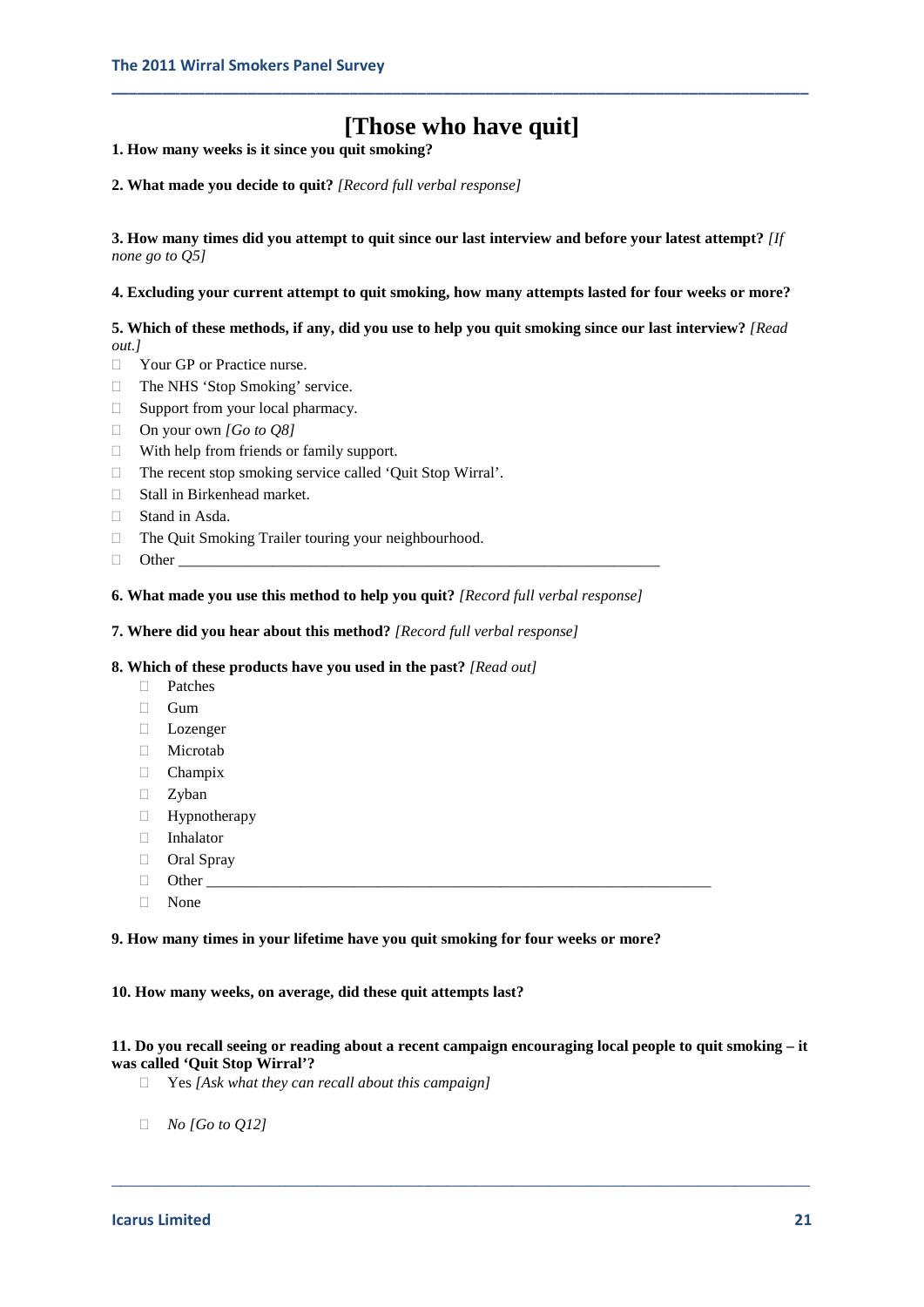#### **12. This quit smoking campaign featured a number of different activities. Can you recall seeing or hearing any of the following?**

*Posters at local bus stops or on the street informing that you could win £500 in ASDA vouchers.*

**\_\_\_\_\_\_\_\_\_\_\_\_\_\_\_\_\_\_\_\_\_\_\_\_\_\_\_\_\_\_\_\_\_\_\_\_\_\_\_\_\_\_\_\_\_\_\_\_\_\_\_\_\_\_\_\_\_\_\_\_\_\_\_\_\_\_\_\_\_\_\_\_\_\_\_\_\_\_\_\_\_\_**

- *A leaflet in the shape of a shopping trolley.*
- *Sponsored 'Quit for Kids' charity to raise money for Clare House*
- *A website.*
- *A trailer/mobile unit touring your neighbourhood.[If Yes ask where?]*
- *A 'quit smoking' community worker.*
- *Facebook*
- *Other such as 'word of mouth'.*
- *Stall in Birkenhead market.*
- *Stand in Asda.*
- *None [Go to Q16]*

#### **13. Were you influenced in any way to quit smoking, directly or indirectly, by this campaign?**

- Yes *[Ask how this campaign influenced them to quit smoking and then Q14]*
- No *[Go to Q16]*

#### **14. Can I just confirm if you used any of the following incentives, that were part of the campaign, to help you quit smoking?**

- $\Box$  Instant access to NRT vouchers to redeem at local pharmacist
- The dedicated 'Quit Stop Wirral' website.
- □ The 'no appointments' service.
- □ On street stop smoking helpers.
- $\Box$  Stop smoking helpers at ASDA and Birkenhead market
- None *[Go toQ16]*

#### **15. Did you recommend any of the features of this campaign to anyone else?**

- Yes
- $\neg$  No

#### **16. Have you personally, or have you heard of anyone, winning anything by quitting smoking?**

- Yes *[Ask what did they win]*
- $\Box$  No

#### **Finally could I please ask:**

#### **17. Does smoking take place indoors when children or young people [under 18 years old] are in your home? Would you say ... TICK ALL THAT APPLY**

- □ Yes, but not when they are in the same room.
- $\Box$  Yes, but the windows are usually opened.
- $\Box$  Yes and sometimes they are in the same room as the person smoking.
- $\Box$  No, smoking is not allowed indoors at all when children or young people are in my home.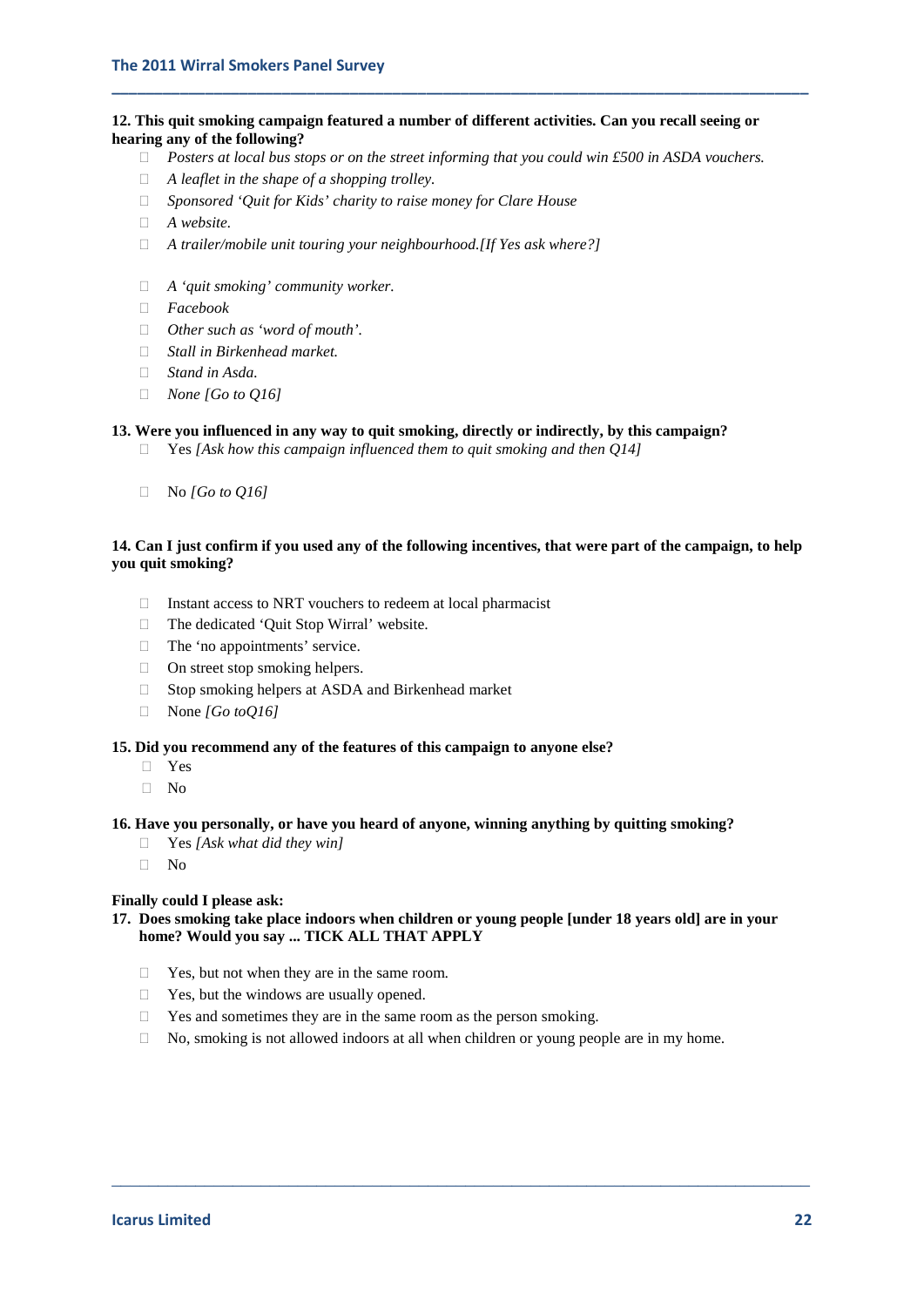#### **18. Does smoking ever take place in a car belonging to your household when children or young people [under 18 years old] are inside? Would you say:**

**\_\_\_\_\_\_\_\_\_\_\_\_\_\_\_\_\_\_\_\_\_\_\_\_\_\_\_\_\_\_\_\_\_\_\_\_\_\_\_\_\_\_\_\_\_\_\_\_\_\_\_\_\_\_\_\_\_\_\_\_\_\_\_\_\_\_\_\_\_\_\_\_\_\_\_\_\_\_\_\_\_\_**

- Yes, but the windows are always opened.
- $\Box$  Yes, and sometimes the windows are closed.
- $\Box$  No, smoking is not allowed in the car at all when children or young people are inside.

#### **Respondent Details**

**1. Gender**

- **Male**
- **Female**
- **2. Age**
	- $16 19$
	- $\Box$  **20 24**
	- $\Box$  25 34
	- $\Box$  35 49
	- $\Box$  50 59
	- **60+**

#### **3. Ethnicity** *Show Card Two*

*Record ETHNICITY CODE from Card Two \_\_\_\_\_\_\_\_\_\_\_\_\_*

\_\_\_\_\_\_\_\_\_\_\_\_\_\_\_\_\_\_\_\_\_\_\_\_\_\_\_\_\_\_\_\_\_\_\_\_\_\_\_\_\_\_\_\_\_\_\_\_\_\_\_\_\_\_\_\_\_\_\_\_\_\_\_\_\_\_\_\_\_\_\_\_\_\_\_

#### **4. Area Code**

*Insert Post Code \_\_\_\_\_\_\_\_\_\_\_\_\_\_\_*

#### **5. Occupation Classification**

- **Routine, manual worker or unemployed**
- **Other occupation**
- **Not stated**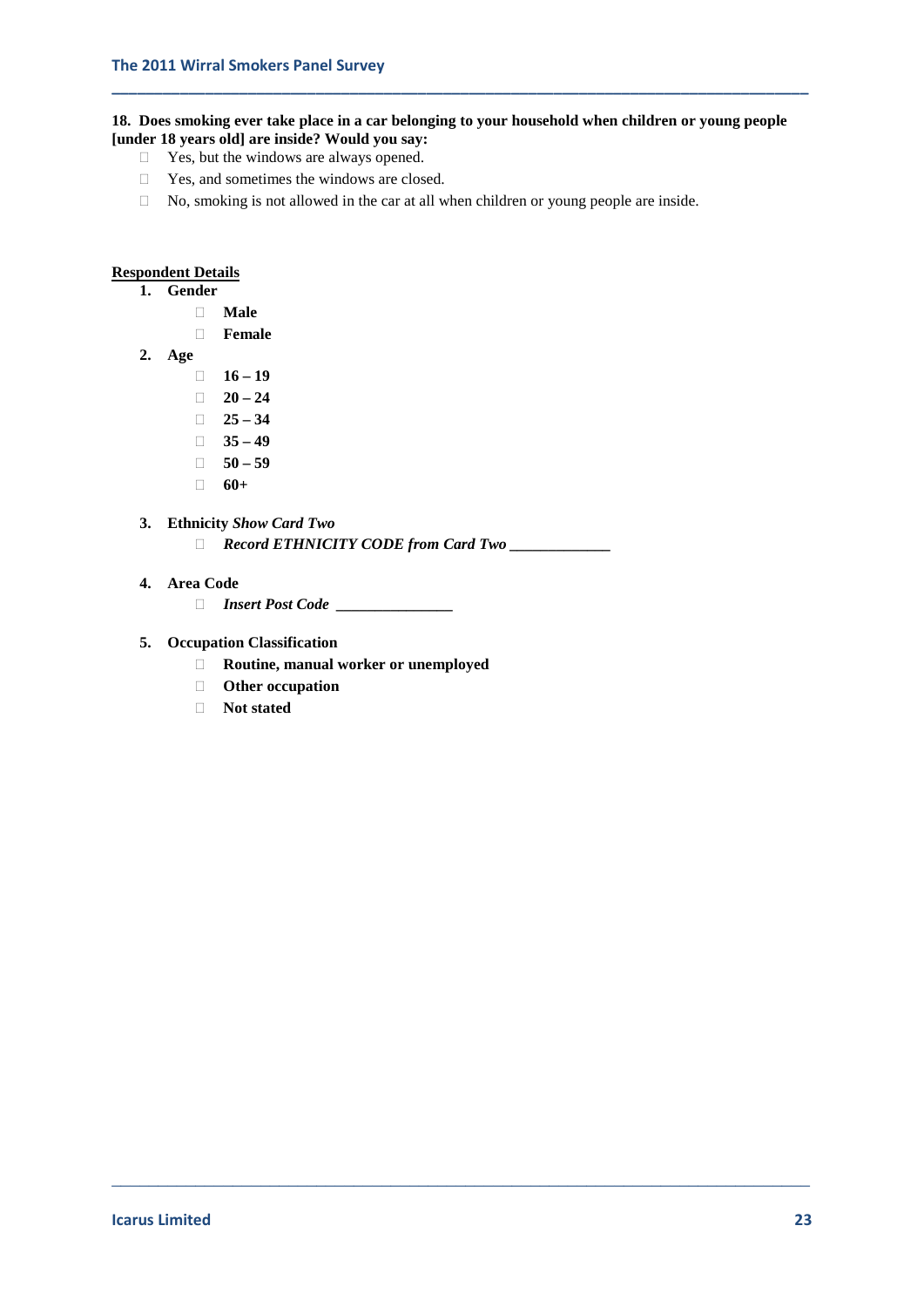# **WIRRAL NHS – SMOKERS PANEL SURVEY – APRIL/MAY 2011**

**\_\_\_\_\_\_\_\_\_\_\_\_\_\_\_\_\_\_\_\_\_\_\_\_\_\_\_\_\_\_\_\_\_\_\_\_\_\_\_\_\_\_\_\_\_\_\_\_\_\_\_\_\_\_\_\_\_\_\_\_\_\_\_\_\_\_\_\_\_\_\_\_\_\_\_\_\_\_\_\_\_\_**

# **[Smokers]**

#### **1. Have you attempted to quit smoking since our last interview in October/November?**

Yes *[Ask how many attempts.] \_\_\_\_\_\_\_\_\_\_\_\_\_\_\_\_ and go to Q2*

No *[Ask will you attempt to quit smoking in 2011? YES \_\_\_\_ NO \_\_\_\_ ][If Yes or No go to Q7]*

*[If they say they will attempt to quit in 2011ask at end of interview 'Would you like the Wirral Stop Smoking Team to contact you?]*

#### **2. How many attempts lasted for four weeks or more?**

#### **3. Which of these methods, if any, did you use to help you quit smoking since our last interview?** *[Read out.]*

- □ Your GP or Practice nurse.
- □ The NHS 'Stop Smoking' service.
- $\Box$  Support from your local pharmacy.
- □ On your own
- $\Box$  With help from friends or family support.
- $\Box$  The recent stop smoking service called 'Quit Stop Wirral'.
- □ Stall in Birkenhead market.
- □ Stand in Asda.
- The Quit Smoking Trailer touring your neighbourhood.
- Other \_\_\_\_\_\_\_\_\_\_\_\_\_\_\_\_\_\_\_\_\_\_\_\_\_\_\_\_\_\_\_\_\_\_\_\_\_\_\_\_\_\_\_\_\_\_\_\_\_\_\_\_\_\_\_\_\_\_\_\_\_\_

#### **4. What made you use this method to help you quit?** *[Record full verbal response]*

**5. Where did you hear about this method?** *[Record full verbal response]*

#### **6. Did you use any of the following products to help you quit smoking?** *[Read out]*

- Patches
- □ Gum
- □ Lozenge
- Microtab
- Champix
- □ Zyban
- $\Box$  Hypnotherapy
- Inhalator
- □ Oral Spray
- $\Box$  Other
- None

#### **7. How many times in your lifetime have you quit smoking for four weeks or more?**

\_\_\_\_\_\_\_\_\_\_\_\_\_\_\_\_\_\_\_\_\_\_\_\_\_\_\_\_\_\_\_\_\_\_\_\_\_\_\_\_\_\_\_\_\_\_\_\_\_\_\_\_\_\_\_\_\_\_\_\_\_\_\_\_\_\_\_\_\_\_\_\_\_\_\_

#### **8. How long, on average, did these quit attempts last?**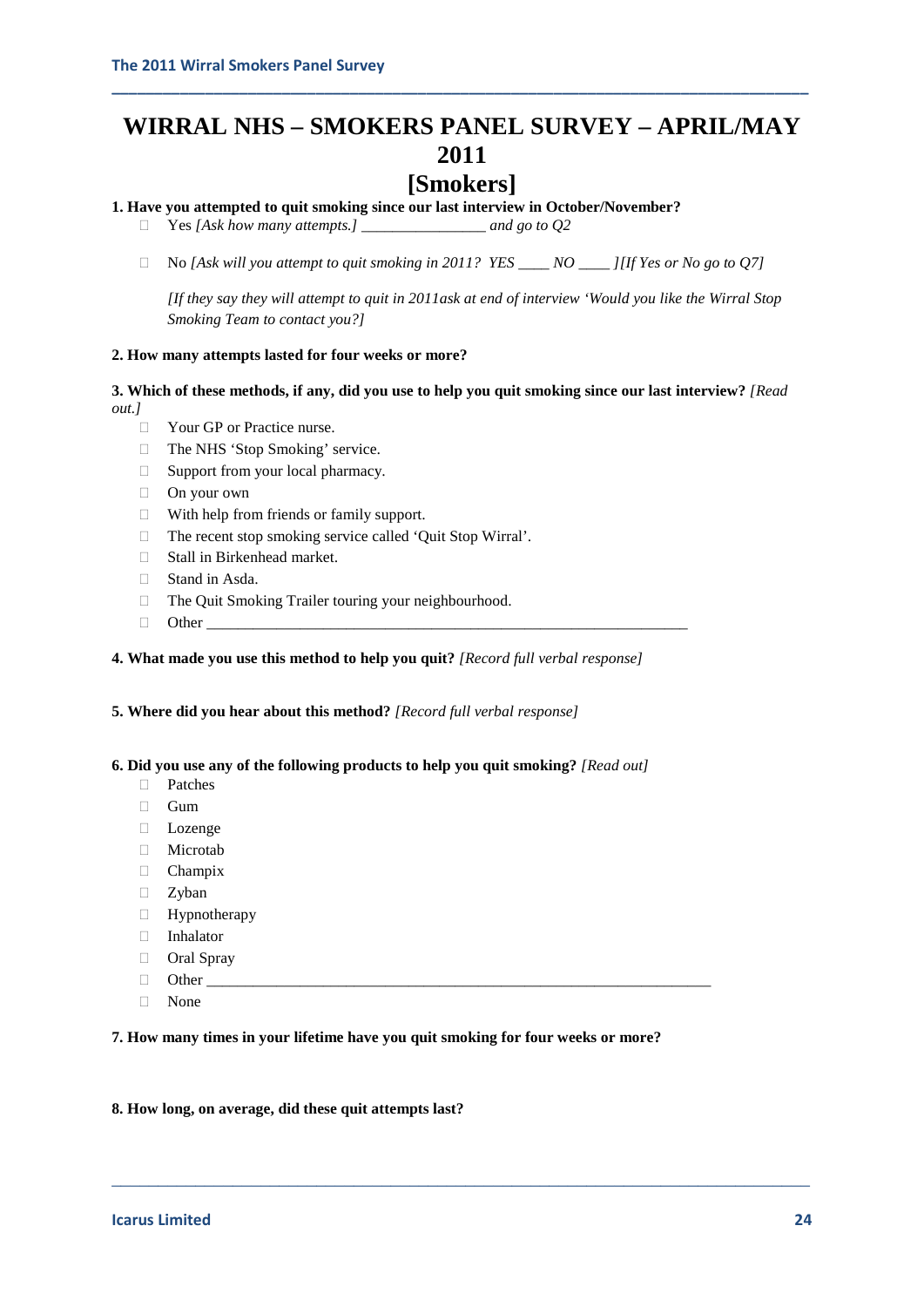**9. Do you recall seeing or reading about a recent campaign encouraging local people to quit smoking – it was called 'Quit Stop Wirral'?**

**\_\_\_\_\_\_\_\_\_\_\_\_\_\_\_\_\_\_\_\_\_\_\_\_\_\_\_\_\_\_\_\_\_\_\_\_\_\_\_\_\_\_\_\_\_\_\_\_\_\_\_\_\_\_\_\_\_\_\_\_\_\_\_\_\_\_\_\_\_\_\_\_\_\_\_\_\_\_\_\_\_\_**

- Yes *[Ask what they can recall about this campaign][Ask Q10]*
- *No [Go to Q10]*

#### **10. This quit smoking campaign featured a number of different activities. Can you recall seeing or hearing any of the following?**

- *Posters at local bus stops or on the street informing that you could win £500 in ASDA vouchers.*
- *A leaflet in the shape of a shopping trolley.*
- *A website.*
- *A trailer/mobile unit touring your neighbourhood.[If yes ask 'Can you recall where?]*
- *A 'quit smoking' community worker.*
- *Facebook*
- *Other such as 'word of mouth'.*
- *Stall in Birkenhead market.*
- *Stand in Asda*
- *Sponsored charity 'Quit for Kids' to raise money for Clare House.*
- *None [Go to Q15]*

#### **11. Were you influenced in any way to quit smoking, directly or indirectly, by this campaign?**

- Yes *[Ask how this campaign influenced them to quit smoking and then Q12]*
- No *[Go to Q12]*

#### **12. Can I just confirm if you have heard of any of the following incentives, that were part of the campaign, to help you quit smoking?**

- $\Box$  Instant NRT vouchers to redeem at local pharmacists.
- □ The dedicated 'Quit Stop Wirral' website.
- □ The 'no appointments' service.
- $\Box$  On street stop smoking helpers.
- $\Box$  Stop smoking helpers at ASDA and Birkenhead market.
- None *[Go toQ14]*

#### **13. Did you recommend any of the features of this campaign to anyone else?**

- Yes
- $\Box$  No

#### **14. Have you personally, or have you heard of anyone, winning anything by quitting smoking?**

- Yes *[Ask what did they win]*
- $\neg$  No